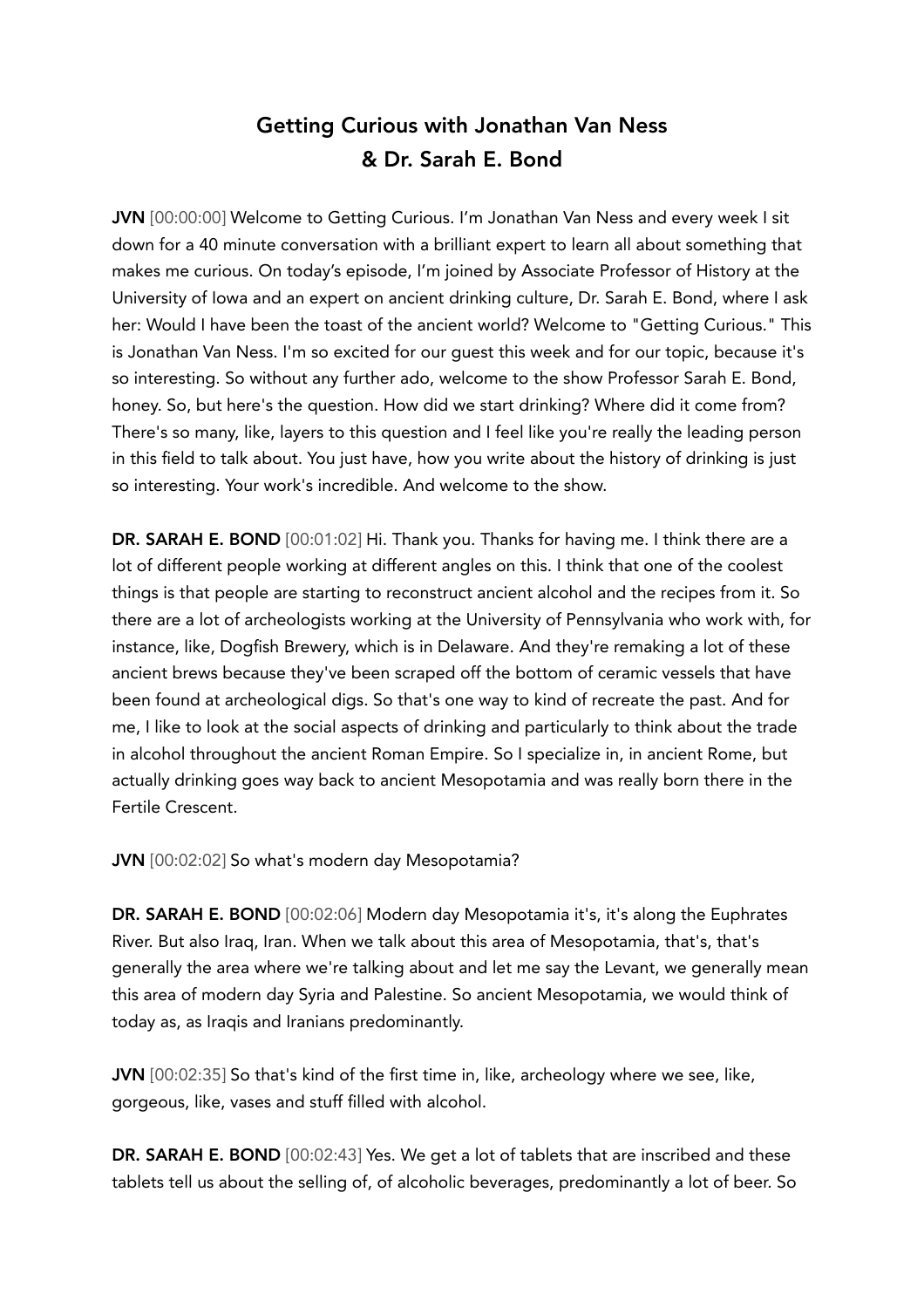lots of beer drinkers in the ancient Near East, which we would call today, the Middle East. So Egyptians and people in Mesopotamia, it's incredibly hot and they're drinking oftentimes beer that is kind of, kind of akin to, to like a lighter pilsner.

JVN [00:03:15] Mmmm. A light pilsner. but really like that's kind of all happening like around like the Bible-y times. Right? And even earlier, because like Egypt is like before Bible-y times. But really the Bible was kind of like in Mesopotamia, like the Old Testament, isn't it because isn't like, Israel is all up in there, isn't it as well?

DR. SARAH E. BOND [00:03:34] Right. The Hebrew Bible predominantly takes place in what is modern day Israel. But if we think about the, when we think about the Book of Exodus. Right? That's Moses and that's taking place in Egypt during the time of Ramses the Second. So about halfway through the second millennium B.C.E. So that's about 3500 years from now. But before. So we're, we're going way back. So Egyptians loved beer. And they had a lot of brewers that, that made beer and it was heavily taxed by the Pharaoh. And so we have kind of a lighter barley beer oftentimes that is made in the area of Egypt and something that's not as, as heavy as, say, what a modern day stout or what a, a modern day heavy or darker beer would be. So we're thinking more of like a lager or a pilsner, in terms of lightness. But it's, it's a barley beer that, that is, it's quite nice when it's hot outside, as it most often is in Egypt.

JVN [00:04:44] And did they sell like little bottles or was it like huge vats? Like, you know, like was there bottles of beer, or was it like big jugs?

DR. SARAH E. BOND [00:04:52] Bottles are a much later invention because glass is incredibly expensive and is a luxury item within the world of ancient Egypt. A lot of the vessels that we're going to talk about today in ancient Greece, in ancient Egypt, and also in Rome are generally ceramics. So that means that they're made out of clay and they're fired in a kiln. So the ancient Solo cup is really more of a small ceramic cup.

JVN [00:05:20] Love, and it's reusable. So is there, like, a story in, of like ancient Mesopotamia that was like, that's widely seen as, like, the first invention of beer? Like the first time we're seeing someone like, someone's, like, walking along the road. Then they, like, took some hops and then we're like, "Oh, my gosh, if I put these in the-, like," how did they do it? Did they put some hops in the sun and mix it with water or something? Like?

DR. SARAH E. BOND [00:05:44] That's a good question. Actually, hops, they're not added until the Middle Ages, probably the early medieval period. So there are, the hoppy beers that are so popular today in places like Colorado and in Austin, Texas, for instance, IPAs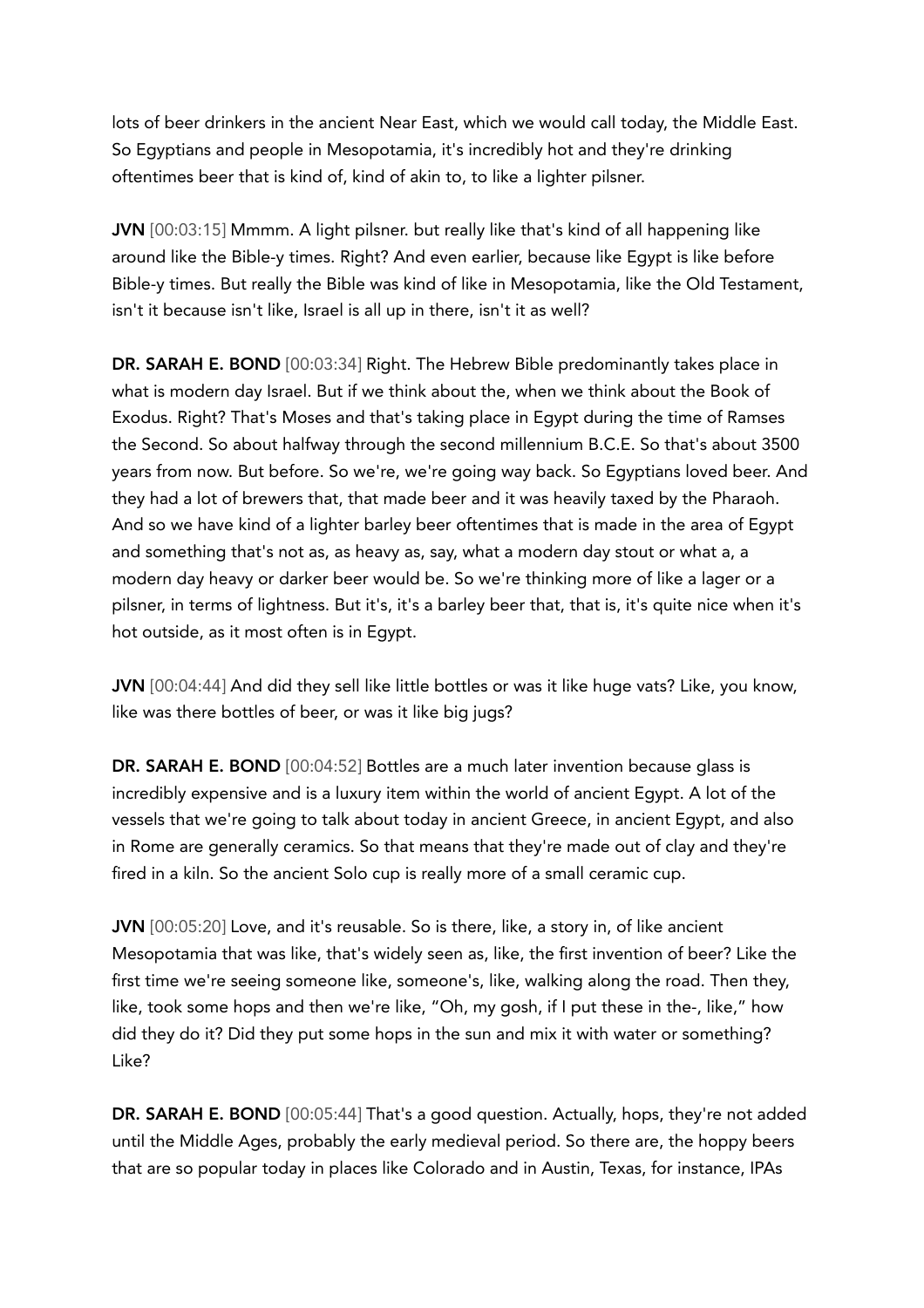did not exist in the ancient world because hops were eaten kind of like brussel sprouts. I don't know if you've ever seen a hop before, but they kind of look like a green pine cone, like little teeny tiny, but you can eat them like a vegetable. And so all of the ancient recipes that we have from, from antiquity actually tell us that people ate them kind of steamed or cooked, rather than added to beer. So it's not until the early Middle Ages that we have recipes that actually add hops in order to make a beer preserved for long periods of time. So most of the beers from the ancient world, they don't have the same preservative power that the medieval beers had because hops helped to keep it fresh for a longer period of time. Which is why IPAs, which were India Pale Ales, had hops added so that British men could, could drink beer all the way in India.

JVN [00:06:59] India Pale Ales.

DR. SARAH E. BOND [00:07:01] Yeah, IPAs.

JVN [00:07:02] I didn't realize that's, inter-, OK wait. So then what were they based out of before then? What did they used to be made of?

DR. SARAH E. BOND [00:07:09] Well, you have the basic structures of beer that you have today. It's just they didn't have the hops, which are only really added for taste and preservatives. But you have barley beer, wheat beer, millet, rye, rice and honey beers. Right? And so you've got water, you've got fermentation. You've got all these different types of beers, but no hops that are being added. The things that preserve it are generally spices that are being added and various different types of herbs that are all stuffed into an amphora, at least during the Greek and Roman time.

JVN [00:07:47] What's an amphora?

DR. SARAH E. BOND [00:07:48] Oh, I should explain what an amphora is. An amphora is just a very fancy word for something that's held on both sides. That's what the word literally means. And it's a gigantic ceramic vase.

JVN [00:08:01] I've seen those in museums.

DR. SARAH E. BOND [00:08:04] So, yes, that that's what we're talking about here. And we have, a lot of them that exist today in places like the Getty. So if you go to the Getty Villa that is in Malibu, they have a number of them that have survived. We have hundreds of them from shipwrecks, but also from places like Pompeii and Rome and ceramic vessels were really all over the ancient world because plastic did not exist yet. And so people had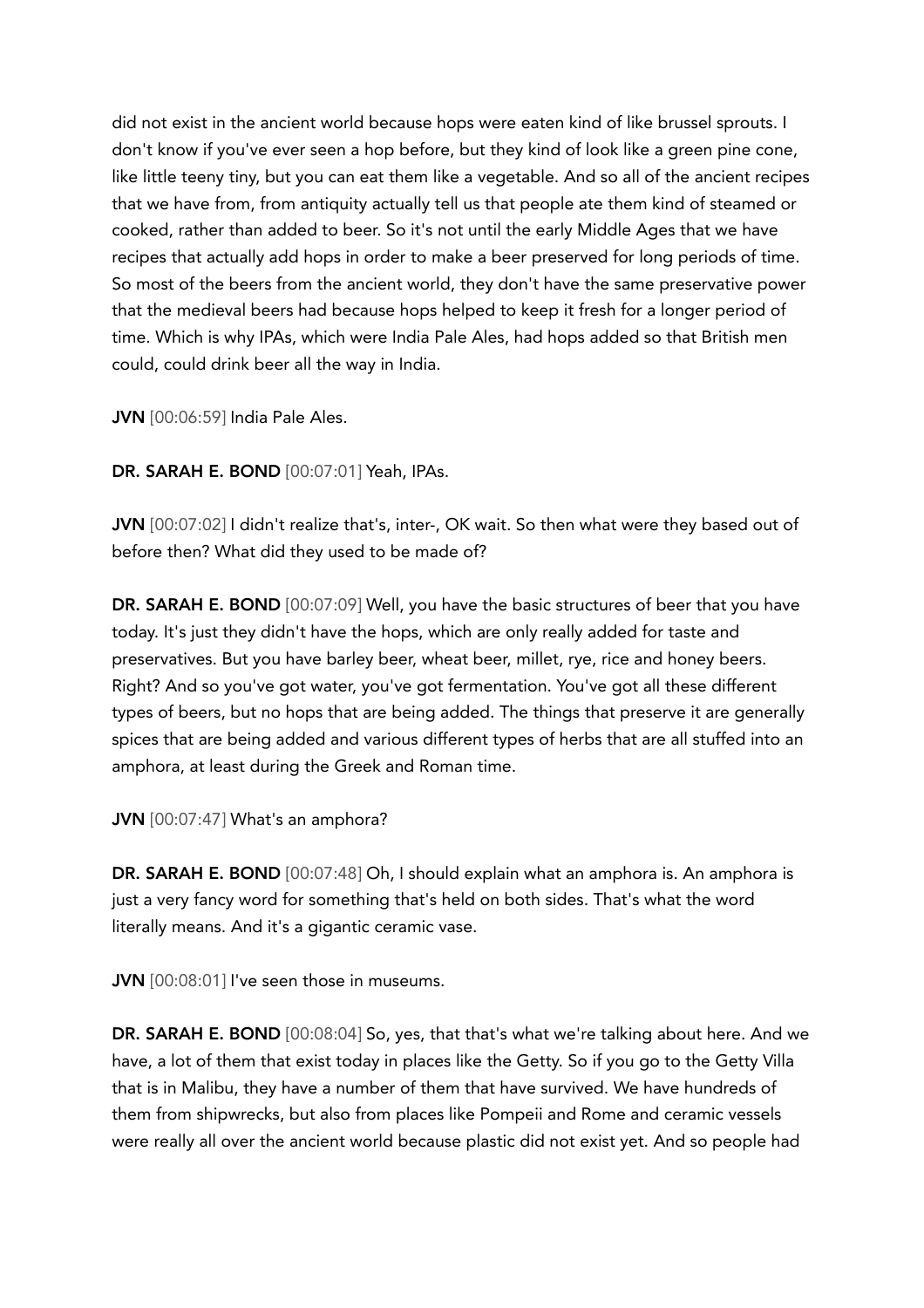to come up with a rather disposable medium that they could use for dishes and for dinnerware. And also because when you get drunk, you tend to break dishes.

JVN [00:08:43] Oh, you do. Which wouldn't occur to me, that wasn't something that I was going to ask about, but that makes sense that if everything's more breakable and you're getting drunk. What about red wine versus white wine? Was there any like, when did that happen?

DR. SARAH E. BOND [00:08:57] There are lots of different types of wine that we have from an ancient cookbook. That is probably from the second century C.E. So probably about 150 years after Jesus. OK?

JVN [00:09:10] OK.

DR. SARAH E. BOND [00:09:11] We have a guy named Apicius who writes a cookbook, but it's actually a compilation of probably a lot of different recipes from all over.

JVN [00:09:20] Was that the first cookbook? That we know of?

DR. SARAH E. BOND [00:09:22] We have, we have tons of recipes from other people, but this is the first full cookbook of recipes that, that we have intact. He may not have been the first ever to write one, for sure, but it's, it's the one that really survived.

JVN [00:09:37] And it's on paper?

DR. SARAH E. BOND [00:09:38] No, it was written down originally, probably on papyrus, and then was copied later on, was copied down later on in the Middle Ages and then in the Renaissance. But probably originally it was on papyrus, on a papyrus roll. And so we have all of these different recipes for different types of wines. So we have a kind of absinthe wine, which is, Romans love infusions. And so we have wormwood that is infused with wine, and that's the absinthe wine. And it's, as you would guess, going to make your super loopy and crazy. 'Cause we've all seen "Moulin Rouge." And we know-.

#### JVN [00:10:20] Yes.

DR. SARAH E. BOND [00:10:21] Absinthe is going to cause you to have green fairies. And the absinthe we make in the US today is very, very different than the absinthe that is real, that you can still get in Paris or in various parts of the Netherlands. But, yes. So you have infusions of wormwood. You have honey infusions into wine. You also have mead. Mead is water, but also a honey, it's a honeyed water, that, that, I don't know if you've ever had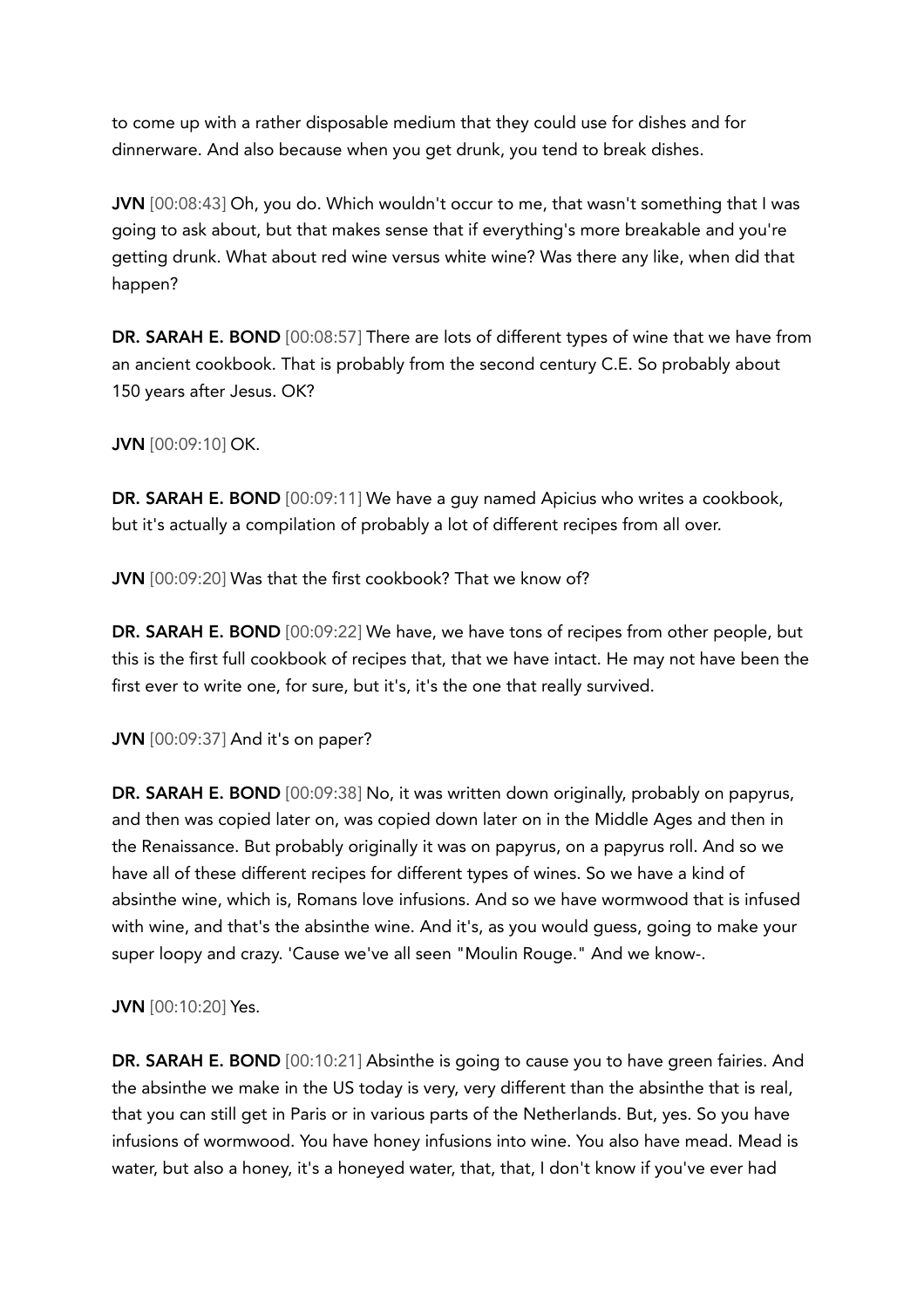mead today, but it's very, very sweet. And because Romans don't have sugar, they have to use honey to sweeten everything. So, yeah, we have lots of different types of wine, but predominantly they're drinking red wine. And most of that wine, at least the Romans are drinking a lot of red wine that are grown within the Italic Peninsula, within what is modern day Italy, or importing it later on from Spain and from what is modern day France, but was in the ancient world called Gaul. So lots of red wines.

JVN [00:11:27] So. So much red wine, and so basically there's, like, lots of beer happening and like the, like two and three thousands like B.C.E. And then. And then Jesus comes. And then that nice Apicius man comes. And then, and then it's like 150 years later and he writes a cookbook. And then when does, and then Greece is what popularizes wine? More from beer?

DR. SARAH E. BOND [00:11:57] So I guess I should give the timeline that Mesopotamia, it lasts all the way into Roman antiquity. But kind of the period that we're talking about, this, this birth of beer and the, and the birth of, of alcohol consumption in general, Greeks are interacting with this area of Mesopotamia, but also focusing much more on wine in this time period that is, well, the one that I guess is probably best known is if you've seen the movie "300." That's the 5th century B.C.E. So that's the time of the Persian wars. And it is also the time that later on is called the Peloponnesian War. So this 5th century B.C.E. is also the time when we have a rise in a cultural drinking phenomenon within Greece called the "symposium." Right?

So that's where wine really plays a big focus is that Greeks tend to drink wine during the symposium. And they can drink it at other times, but that is really the most popular time to, to imbibe wine. And so Greeks begin to say that they believe that barbarians are the ones that drink beer and that civilized people, like Greeks, are the ones that drink wine. And then later on, the Romans will kind of inherit this prejudice against beer and say "it's only dirty Germans or, you know, people living in northern Europe who are drinking beer. Whereas us civilized people, we drink wine." So wine was seen as kind of the, the haute drink, like the drink that you wanted to have if you wanted to advertise that you were a wealthy, elite person that was into the intelligentsia and very civil.

JVN [00:13:57] That's so interesting, I always feel like I want those chronological times to be more clear cut, but a lot of them are really going on at the same time, which is what makes it so confusing to try to, like, think about that, that's fascinating. So what was the symposium?

DR. SARAH E. BOND [00:14:09] I think we use a shorthand a lot of times for just coming together as a group and talking about intellectual things. So we use a shorthand for people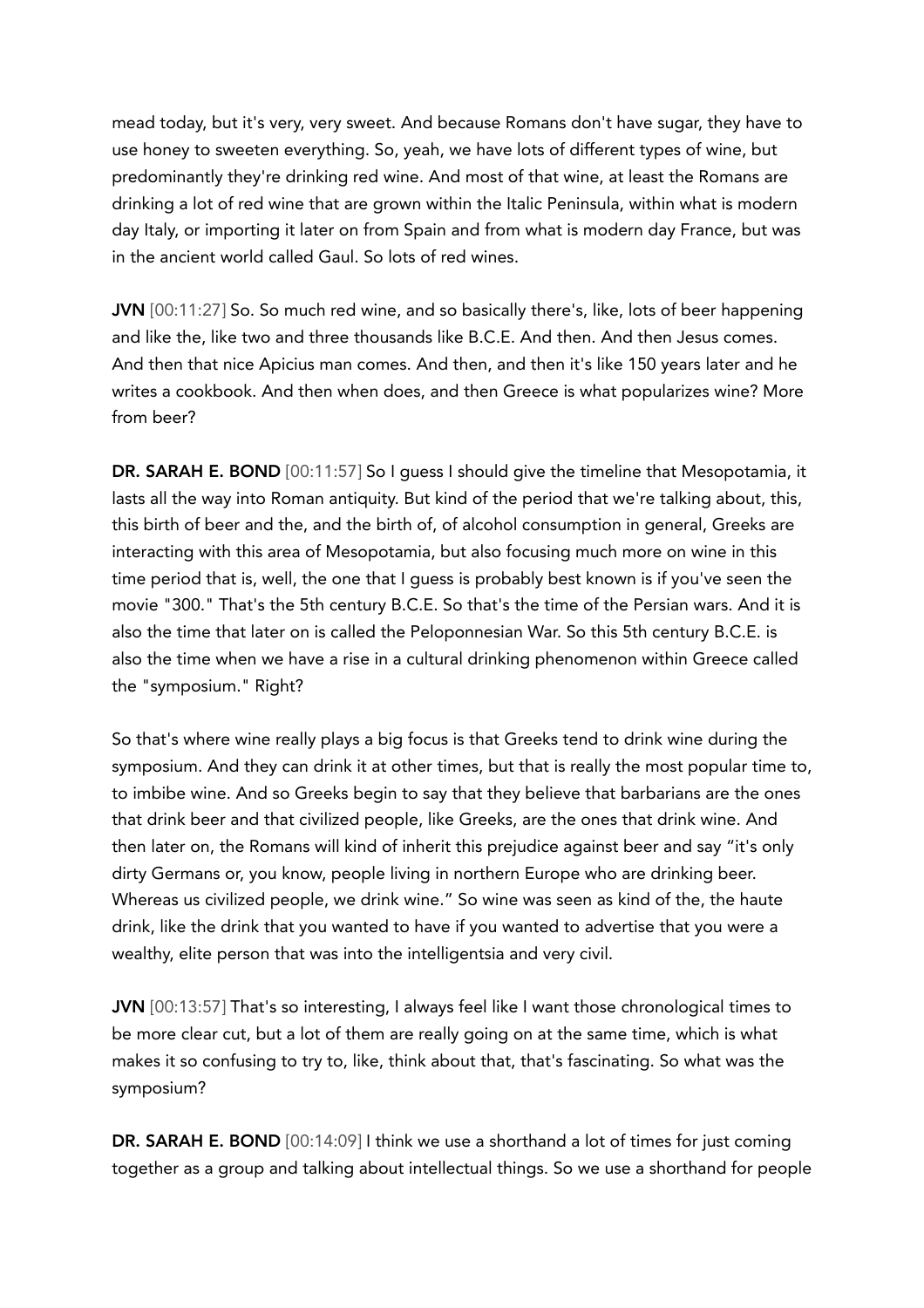talking about philosophy or a conference or something, when in fact it's, it's very much a set of standards. That was all male except for prostitutes who were called hetairai. So we're talking about all men in a symposium room and symposium just essentially means to come together. In the ancient Greek, it just means a place where people come together, but it's men and they're generally going to be drinking after a meal. And the only women there, as I said, are very educated prostitutes called hetairai that would perform poetry or music or play the, play the harp, which is called a lyre, a kind of small harp. And so it's very much about sharing philosophy and sharing ideas within the symposium, but everybody is reclining on couches that are kind of for one person, basically. And they have, they're leaning on their, they're leaning on their elbows with their left elbow. And then they're reaching for things with their right because they aren't sitting in chairs, they're on each individual couch and they're all kind of discussing things with the center left open. Right? So couches that are kind of in a square and everybody's lying on them and drinking from a cup, which in Greek we call a kylix. So these are just kind of little drinking cups that you can hold with one hand. And everybody's just talking about ideas and, and sharing their thoughts. But all the dudes except for a few women.

JVN [00:16:00] So what's like the Greek story of the inception of wine?

DR. SARAH E. BOND [00:16:04] I mean, this gets attributed back to the god of wine, Dionysus. So Dionysus is the only demigod really within the pantheon because he is born of Zeus, but his mom was not a God. And he really is the god of wine. But he's also the god, the god that is seen as responsible for agriculture and for fertility. So people remember him most for Dionysus's ties to wine and the bringing of wine. But in fact, he, he's a god that's associated with fertility and kind of anything that grows in general. So Dionysius is-.

#### JVN [00:16:48] Interest.

DR. SARAH E. BOND [00:16:49] Also has a number of religious festivals that are tied to him, called like the Dionysia, which is the celebration of Dionysus. One interesting thing about the ancient world is that there were no weekends. And so there is no Saturday and Sunday until the first part of the weekend, Constantine, many hundreds of years later, Constantine will introduce Sunday. But there was no Saturday until I think about the 19th century, it was added. And so all of the days you have off are not dependent on a weekend, they're dependent on a religious festival calendar. Right? And so you go to a different festival maybe once or twice a week. And that's how you get your days off. And so the Dionysia was one, later on in Roman culture, it's the Bacchanalia. And so Bacchus who is the Roman version of Dionysus, you have a lot of drinking festivals that are connected to it that are not all that different from festivals in Milwaukee today. Or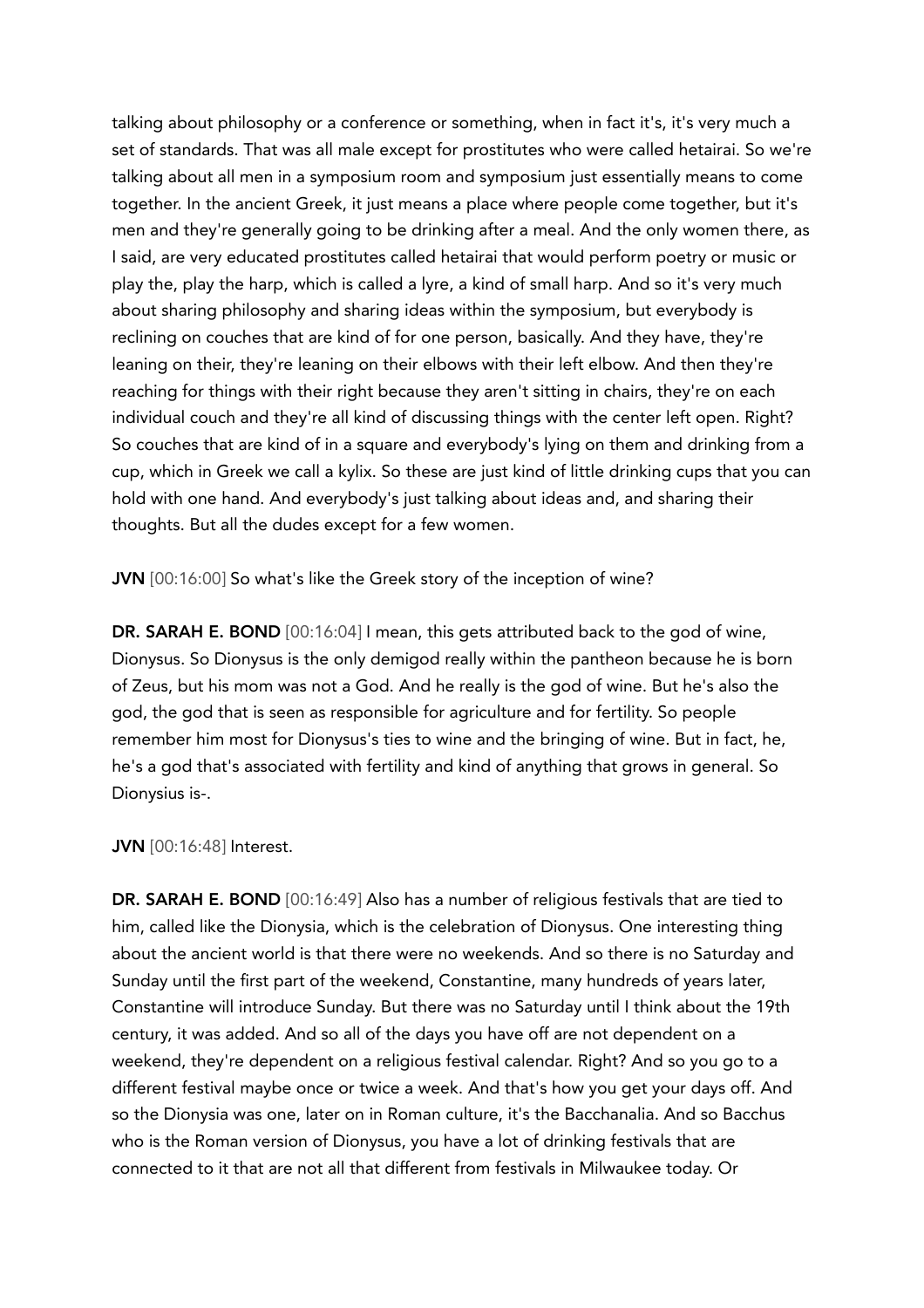Oktoberfest that goes on in Germany, right? And so because there's no weekends, you are enjoying things during religious festivals and drinking on those festival days.

JVN [00:18:07] So was there like a Monday, Tuesday, Wednesday, Thursday, Friday?

DR. SARAH E. BOND [00:18:11] Yes. But they're all connected to planets. So the Monday, Tuesday, Wednesday, Thursday, Friday, all of those, many of the terms are actually connected to English. But all the days of the week in ancient Greece and ancient Rome are connected to Mars, to Jupiter, right? To different gods within the pantheon.

JVN [00:18:35] But there was only five?

DR. SARAH E. BOND [00:18:37] No, you have seven. There's seven days. It's just there's no Saturday.

JVN [00:18:42] Oh, you work all of them?

DR. SARAH E. BOND [00:18:44] Yeah. You work. You work unless there is a religious festival. But there's a religious festival every two, three days.

JVN [00:18:51] Oh, fierce. So it wasn't like there wasn't, like, a work-life balance.

DR. SARAH E. BOND [00:18:55] No, there, there was a lot of, there was a lot of time for, for going to the baths and, and for enjoying wine. And so. Yeah. Normally for Romans at least, you would go to the baths and then you would go to dinner right after you go to the baths around four or five o'clock, you come home for dinner and then it's time for wine.

JVN [00:19:17] if anyone needs to go get a snack right now, a little well, don't go get a sip of wine if you're like driving or if it's the morning when you're listening to this. But unless you can just, you know, stay home or, you know, whatever. But get yourself a snack-y. Get yourself a thing. We're gonna be right back with more Sarah Bond after this. So welcome back to "Getting Curious," this is Jonathan Van Ness. Was there like, was there a kind of like sommeliers of, like, ancient Greece, that were like, this is gross, or this is delicious? And was there different stories of how they made the wine? And also how do we know about the symposium? Like did we find like magazines about it or advertisements for it? Or little like, or just, like, was that on papyrus too? Like, like just little historical tellings of, of how the symposiums would go down?

DR. SARAH E. BOND [00:20:03] No, I think that's a really good question. How do we know about the ancient world, and predominantly, what we know about it, particularly things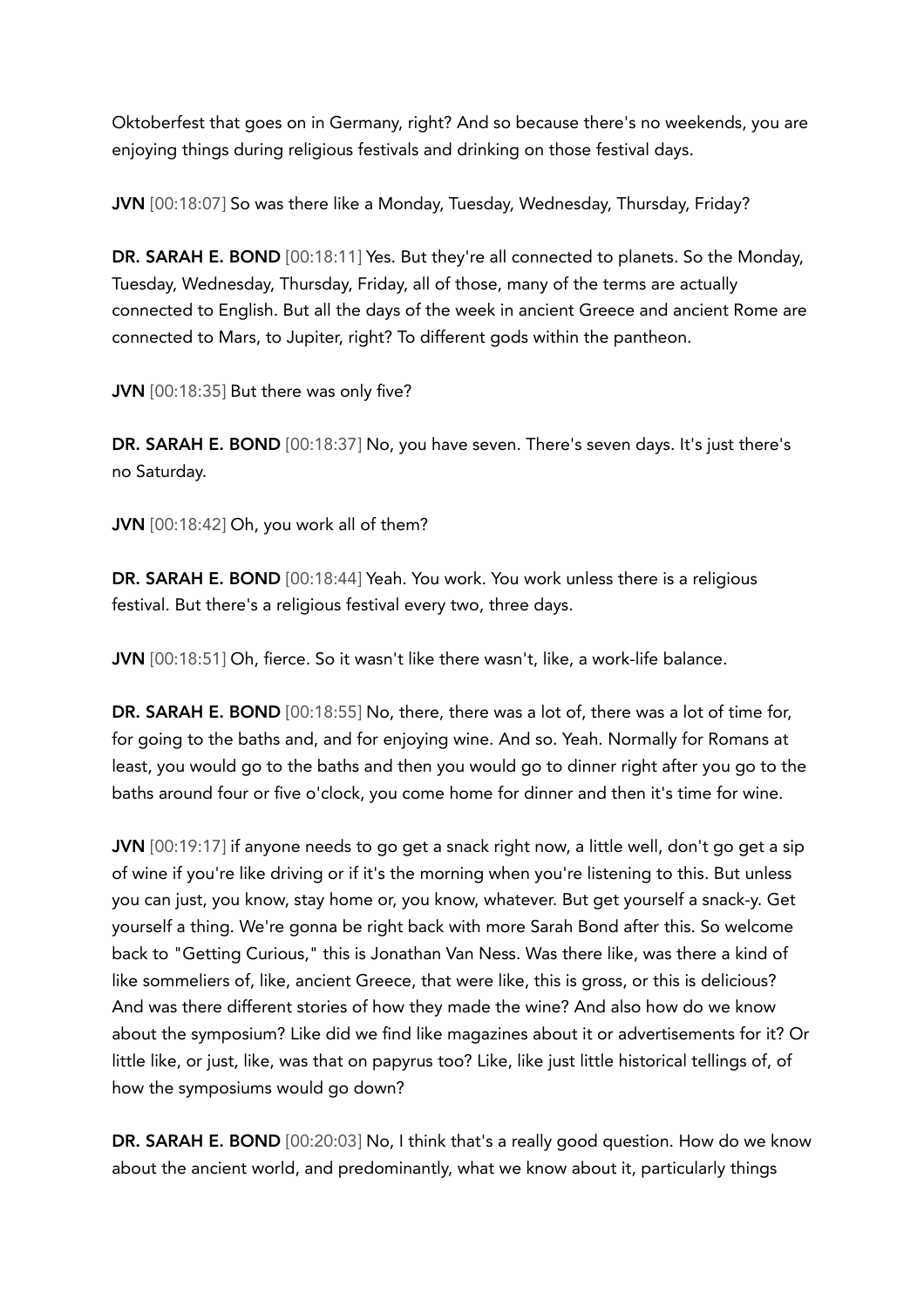about the symposium and in the Roman world, they were called "convivia," where we get conviviality, and convivial, and things like this. The symposium we know particularly about from a philosopher named Plato who wrote the "Symposium." And he, he presents a symposium as a setting for giving over Socratic thoughts and ideas. But we also have another Greek writer named Xenophon. And we had a lot of depictions of the symposium on ceramic vessels. So really fancy ceramic vessels that you might find at the Metropolitan Museum of Art or, say, the Boston Museum of Fine Arts. We have depictions of the symposium oftentimes on these actual clay vessels. Right? So we know about them from written sources like Plato or Xenophon, but we also know about them from ancient art. And within the Roman world in particular, oftentimes we have depictions of symposia and also conviva in mosaics.

So especially if you're going to have a Roman villa, you should have a special room just for drinking, oftentimes called a triclinium. It's a fancy name for a dining room. And oftentimes the mosaics in the middle would be focused on either depictions of drinking or a symposium or Bacchus or Dionysius, depending on where you were in the Roman Empire. So mosaics set the scene, ceramics set the scene and also text tell us all about it. But I should note that while in the symposium, they're sitting on separate couches, in the Roman Empire, when they have a convivium, they only have three couches and each couch has a different status in terms of high status, middle status person, lowest status person. So whatever couch you got on would be indicative of your status within the household.

JVN [00:22:19] How many people would be in a symposium or bac-y-, the other one? Conviva!

DR. SARAH E. BOND [00:22:25] Yeah. Convivium is a, is, they can be quite large or they can be quite small. But oftentimes you're having, a lot of elite wealthy people oftentimes that are in the symposium or the convivium, and then you're being served by slaves because one thing that we should always remember about Greece and Rome is that, while Greece and Rome had a lot of good points to their societies. They also were chattel slave societies so that there were slaves that oftentimes served the imperial family in ancient Rome or would serve the wine at the symposium or the convivium. So I think it's very nice to, to celebrate Greece and Rome for many reasons, but one thing we do have to remember is that they subjugated people and owned slaves. So those were oftentimes the ones that, that were bringing the wine in. But even slaves drank wine. They just weren't allowed to be part of the symposium or part of, part of these displays of, of elitism, especially within Greece.

JVN [00:23:40] I guess I just really didn't realize that those were both chattel slaves societies. So in the end, the slaves came from--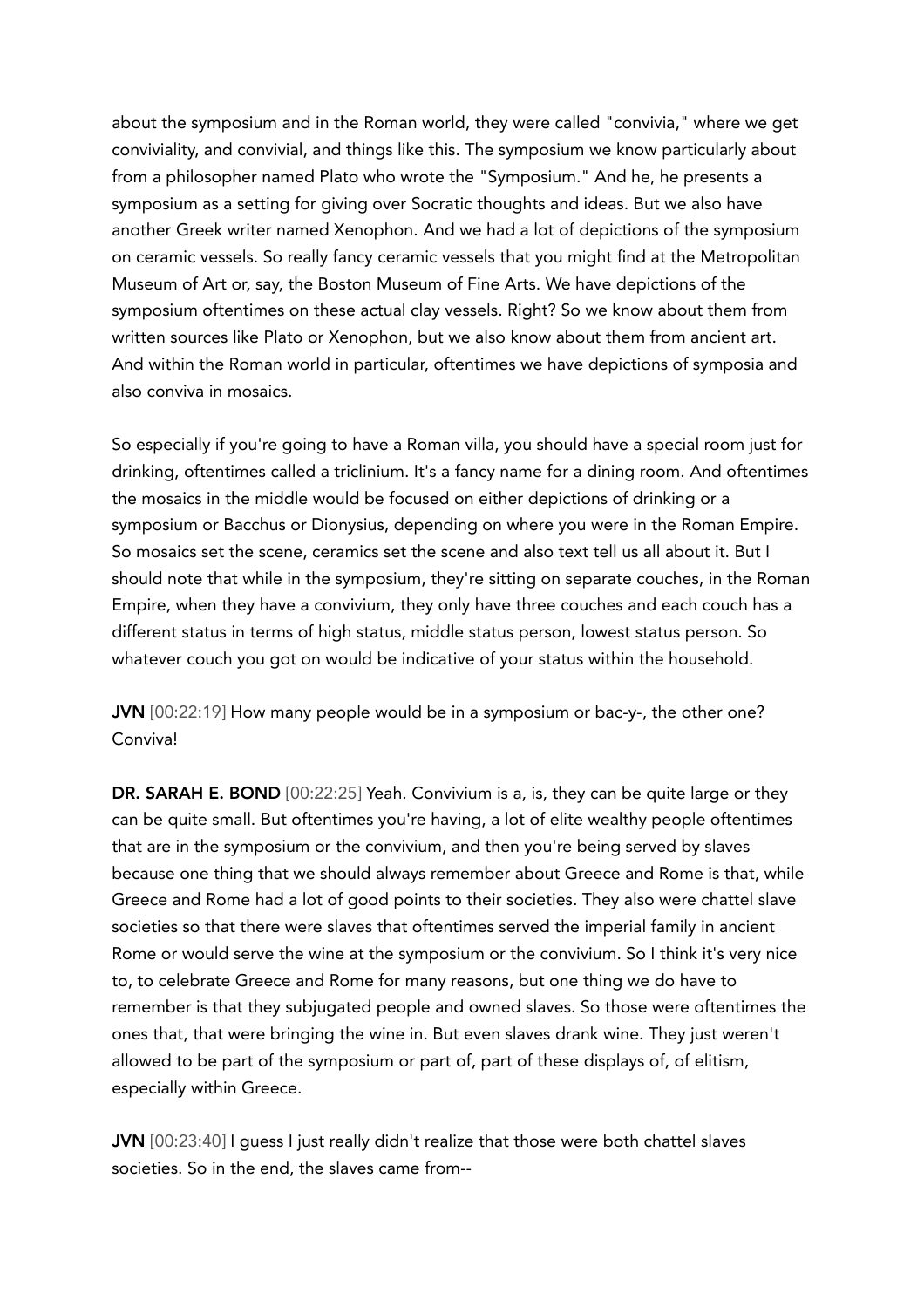DR. SARAH E. BOND [00:23:48] Oh OK. This is a great question. So you've seen "Spartacus," right? So slaves come from all over the Roman Empire because as Rome expands, it takes slaves and then sends them oftentimes back to Italy, to either work agriculturally or to work in household. Slaves could be sent all over. But there was a huge market within Italy. But Spartacus was from Thrace. So this area near the Black Sea, as well. We have slaves that oftentimes come from Greece. When Rome took over Greece, they took thousands of slaves from the area of northern and southern Greece. So Rome doesn't enslave people based on race because biological race as a theory hadn't been invented yet. And it was not chattel slavery predicated on race. It was predicated on the areas that Rome expanded into. So you could have Greek slaves. You could have North African slaves. You could have Egyptian slaves.

And so even though it wasn't race based, it was still very oppressive. And so I think it is worthwhile to, to mention that it's all fun and games to talk about Rome, but in the movie "Gladiator," almost all gladiators, about 98 percent of all gladiators were actually enslaved. So Maximus, who is Russell Crowe in the movie, Maximus, he starts off as a free soldier. But remember, he's sold into servitude as a gladiator in a gladiatorial school. And so his citizenship is stripped from him and he becomes enslaved as a gladiator. So it is, I think, important to note that most gladiators were also owned by the person that owned the gladiatorial school or by the emperor himself. So, yeah, that's, I think a nice thing that we have to, not a nice thing to point out, but something that we have to remember always.

JVN [00:25:51] Important.

#### DR. SARAH E. BOND [00:25:52] Yeah.

JVN [00:25:52] Yeah, absolutely. And I think I know we're having such a reckoning with that in our country. And I think it's so important that, and I think that's really so much of, like, the healing is not romanticizing things and being able to, you know, speak about how things were, and too often, we do romanticize those things. So I really appreciate you bringing that up. And that should be on the forefront of this conversation. And just really thank you for, you know, for talking about that side of things, it's so important.

DR. SARAH E. BOND [00:26:20] Well, I think that you're, I think that you're pointing to something that that's really important about the Roman Empire generally, which is to say we're talking about millions of people from all different areas of the Roman Empire that are drinking alcohol, that are drinking predominantly beer and wine, because liquor hasn't been invented yet. That, that is much more-, distillation exists, but we're talking hard grain alcohol doesn't really come about, we think, until about maybe the 9th century, and so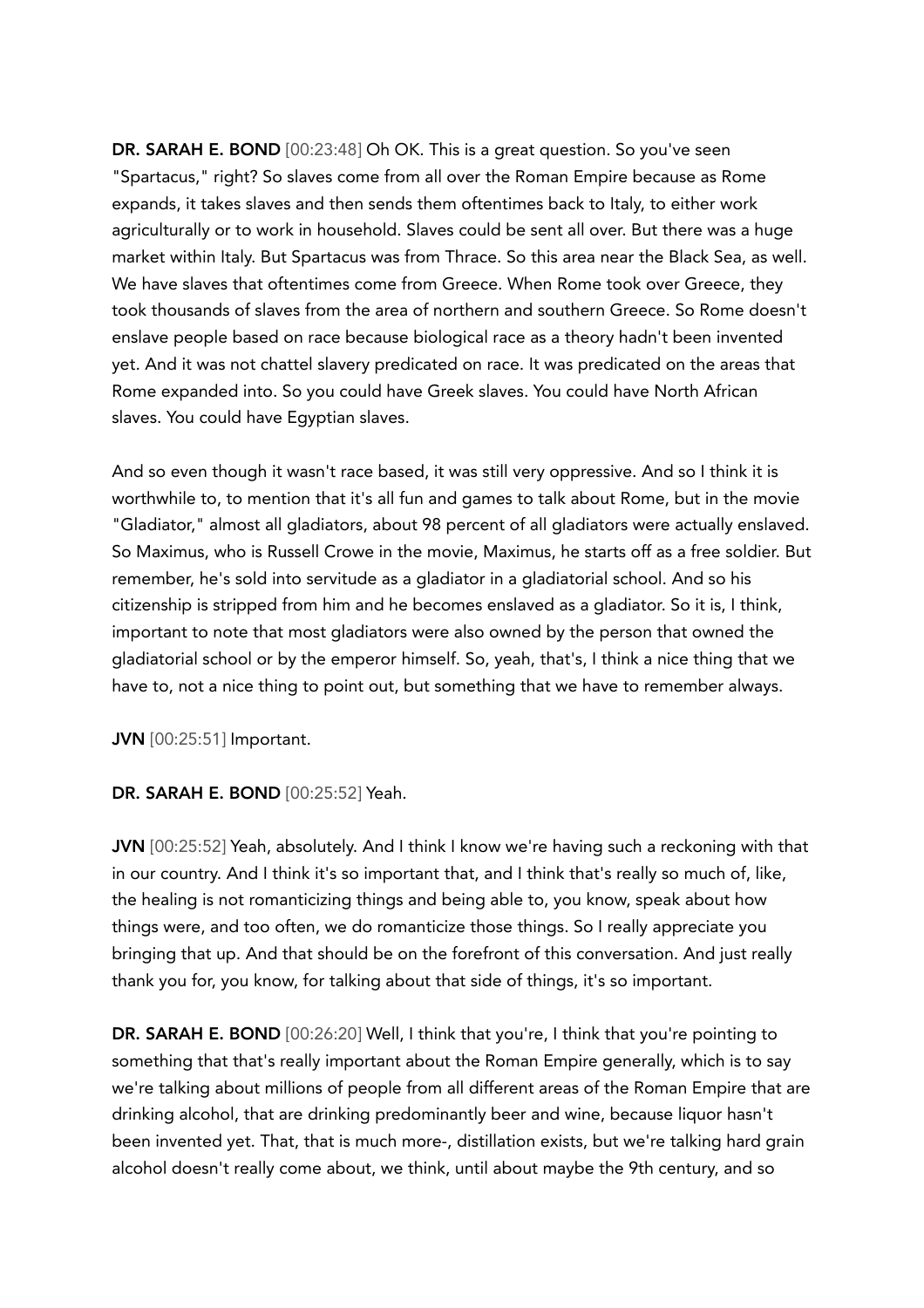we're talking in the Middle Ages. So we are having people drinking wine and beer all over the Roman Empire. But remember, there are North African Roman emperors. There are people with dark skin. There are people with light skin. That the Roman Empire is so multicultural, right? So this image that we have of the Roman Empire oftentimes is of British white dudes that play BBC roles. But in fact, who we have drinking wine and beer are all different types of people along different ethnic origins all across the Roman Empire. So there are places that like beer more and there are places that like wine more. But they aren't all white people.

JVN [00:27:36] I love that. And it's also, I like how, well, it's interesting how you're talking about how, the idea that like beer was weaponized in, in society to be like a lesser than, like, less civilized drink.

DR. SARAH E. BOND [00:27:49] Déclassé. And I think that we did that for a long time with beer until we had the microbrewery boom. Right? It's that, I mean, I used to live in Milwaukee and I used to use, I used to work at Marquette. And I know you're from Illinois. So people are drinking a whole lot of, like, Bush Lite and Miller Lite. Right? Because that's kind of the part of the country that loves these kind of, like, macro brewery beers. And that's always been tied very much to blue collar. Right? And in the ancient world, you get something similar is that those people living in Britain and Germany and kind of northern European areas, they were predominantly drinking beer oftentimes, and that was the preferred drink along the areas of say, the Rhine River in modern day Germany or in the areas of Northern England, near where Newcastle beer is made today. Right?

So they're drinking beer. And the snobby little Romans back in the city of Rome are essentially saying, oh, my God, déclassé barbarians drinking this beer. They must also drink milk. Because milk was seen as barbaric. Right? If you're a true civilized Roman, then you don't drink wine or water out in public. You don't even eat in public. That most of the time you're saving food and drink for specifically within a dining context. Right? So, yeah, I think that we attach an idea of class to, and also identity to the things we drink even today. So, you know, I've had, I've been to many conferences and been to many very fancy dinners where people ordered bottles of wine that were hundreds of dollars as a way of exemplifying their wealth. And Romans did that too. But honestly, at the end of the day, sometimes I just like a nice beer.

JVN [00:29:45] Yeah, I mean, same. Same. So what about keeping stuff cold? Like were we, were we drinking warm beer? Were we drinking co-, we are drinking warm beer.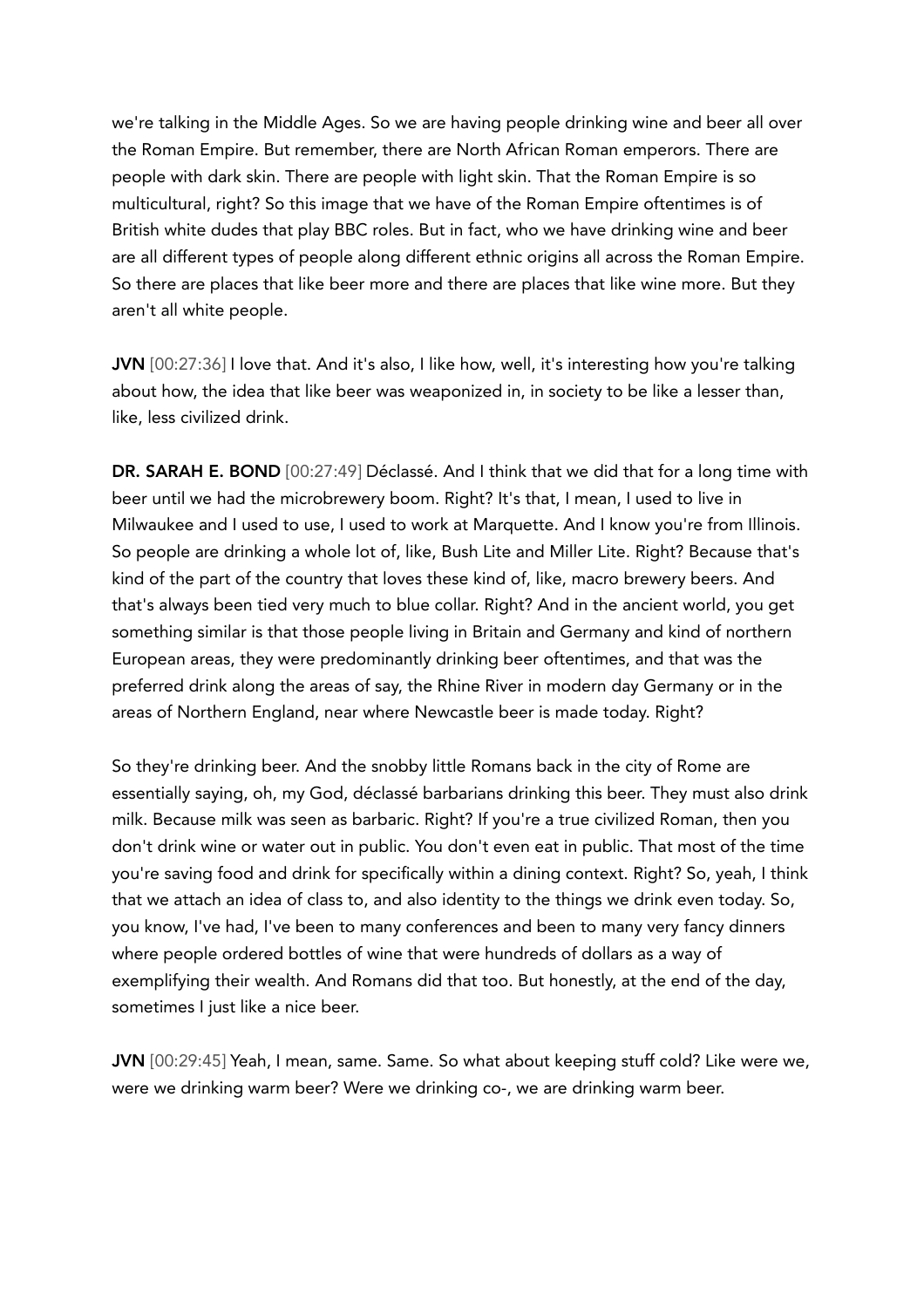DR. SARAH E. BOND [00:29:56] I'm sorry to tell you that, if you go to England even today, they're going to give you room temperature beer. That's one thing that Americans really hate about British beer is that-.

JVN  $[00:30:07]$  I feel like they don't do that anymore. I feel like I was just there in October and I feel like it was cold.

DR. SARAH E. BOND [00:30:11] That's, a lot of times Americans have modified this. But when you get a traditional pint in Ireland or you get a traditional pint in England of, like, a nut brown, so, like, a Newcastle beer. Usually it's served at room temperature historically. But cold beer is really a luxury of the 20th and 21st century, unless you were extremely wealthy in the ancient world. So in the ancient world, there are obviously no refrigerators because, in terms of electric refrigerators. So if you're gonna get something cold, you want to keep it down in a beer cave or a wine cave. Right? Because basements stay pretty cold.

And so if you go to the Miller Brewing Company, even today, you can get a tour of their, of their beer caves. The Midwest has hundreds of beer caves that kept things cold. And Romans have something similar. But if you're going to have snow and ice brought in, normally an elite ruler like Nero, right? Nero was alleged to have brought snow down from the mountains and used it to make a really cold wine. But yeah, generally in the wintertime and we're in the autumn. Right? And so a lot of people are going out to Starbucks and getting their pumpkin spice lattes or you're being really snobby and you're making fun of the people getting their pumpkin spice lattes. But for Romans right around now is when they started drinking something called Calda and Calda is just hot mulled wine. And if you've ever had mulled wine is delicious..

## JVN [00:31:45] Yes.

DR. SARAH E. BOND [00:31:46] Hot wine is easiest because keeping things cold and bringing in snow is really expensive. I mean, the movie "Frozen" makes it look really easy. But remember, that he's buying and harvesting ice, in, like, the Norwegian forests. In the late medieval period, I think. But yeah. Keeping things cold is really expensive at this time. So a lot of people are drinking things hot. And so mull, mulling spices and adding things to wine was really popular, especially in the late autumn into the winter, because it keeps you nice and drunk and warm. But I haven't mentioned something that I really should say because I think sometimes I assume this all the time is that only barbarians drink unmixed wine. And when we say unmixed wine, we are saying wine that has water or mixed wine is, is wine that has water added to it. So usually it's three parts. Two to three parts water and one part wine. So I just want to say we're probably all barbarians who are drinking wine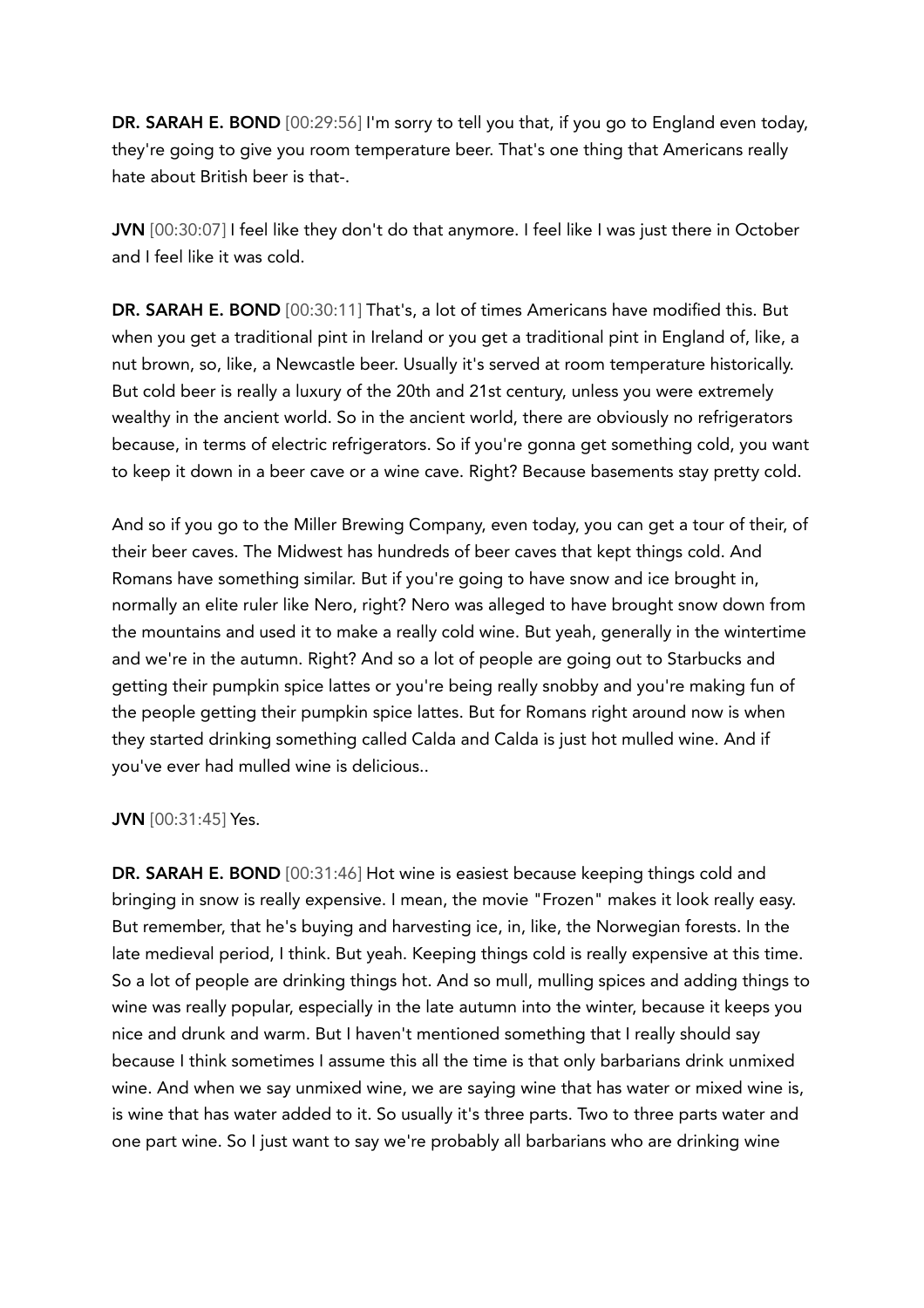straight out of the bottle or for all of us in quarantine, those of us who are drinking it straight out of the franzia in the fridge.

JVN [00:32:57] So, so the Greeks and Romans felt like it had to be like all grape-based or whatever, like, there could be no mixing of water, but to, like, make it go farther, like people would like, add water to it to just make it last longer?

DR. SARAH E. BOND [00:33:11] No. I mean, Romans and Greeks add water, drinking wine that did not have water in it was seen as a quick way to get drunk and oftentimes did-.

JVN [00:33:22] Oh, the reverse.

DR. SARAH E. BOND [00:33:24] So, yeah, you're al-, you're always, almost always adding water to the wine because there were very notorious stories of people who drank too much wine and got out of hand. Like Mark Antony was seen as one of the angriest drunks of all time. Right? He was seen as, he, he took part in something called the Lupercalia, which is what Valentine's Day is based on today. And he would oftentimes get very drunk during the Lupercalia and yell at people, get angry, hit people. But yeah, this history of people drinking way too much in part is cut down the more water you add to the wine.

JVN [00:34:06] Oh, I get it. I love that. Yes.

DR. SARAH E. BOND [00:34:11] Part wine. If you have more water added to it. So it's kind of like when you go to a wedding today and you don't want to get super drunk early. So you start making wine spritzers, which I guess is what I do. You just add a little soda water to it and then it lasts a little bit longer, you don't get drunk as fast because Romans do drink a lot of wine. And Greeks drink a lot of wine as well. And we know this from a lot of inscriptions and texts that tell us that that oftentimes gallons and gallons of wine are being consumed per month by each Roman and each Greek man. But at the same time, they're watered down. So.

JVN [00:34:53] Could women drink?

DR. SARAH E. BOND [00:34:55] Oh, this is a good question. Romans, in the early Roman Republic, which the Roman Republic is founded in 753 B.C.E. and it is founded by twins named Romulus and Remus. Romulus kills Remus. And that's, he gets to name Rome after himself. So it's called Rome. And, and so we have laws that go back pretty early that tell us that at least during most of the Roman Republic, that is to say most of, of the early Roman period into the later republic, so the 2nd century B.C.E., most of the time, women were not supposed to drink. There are always loopholes for prostitutes. Always loopholes for sex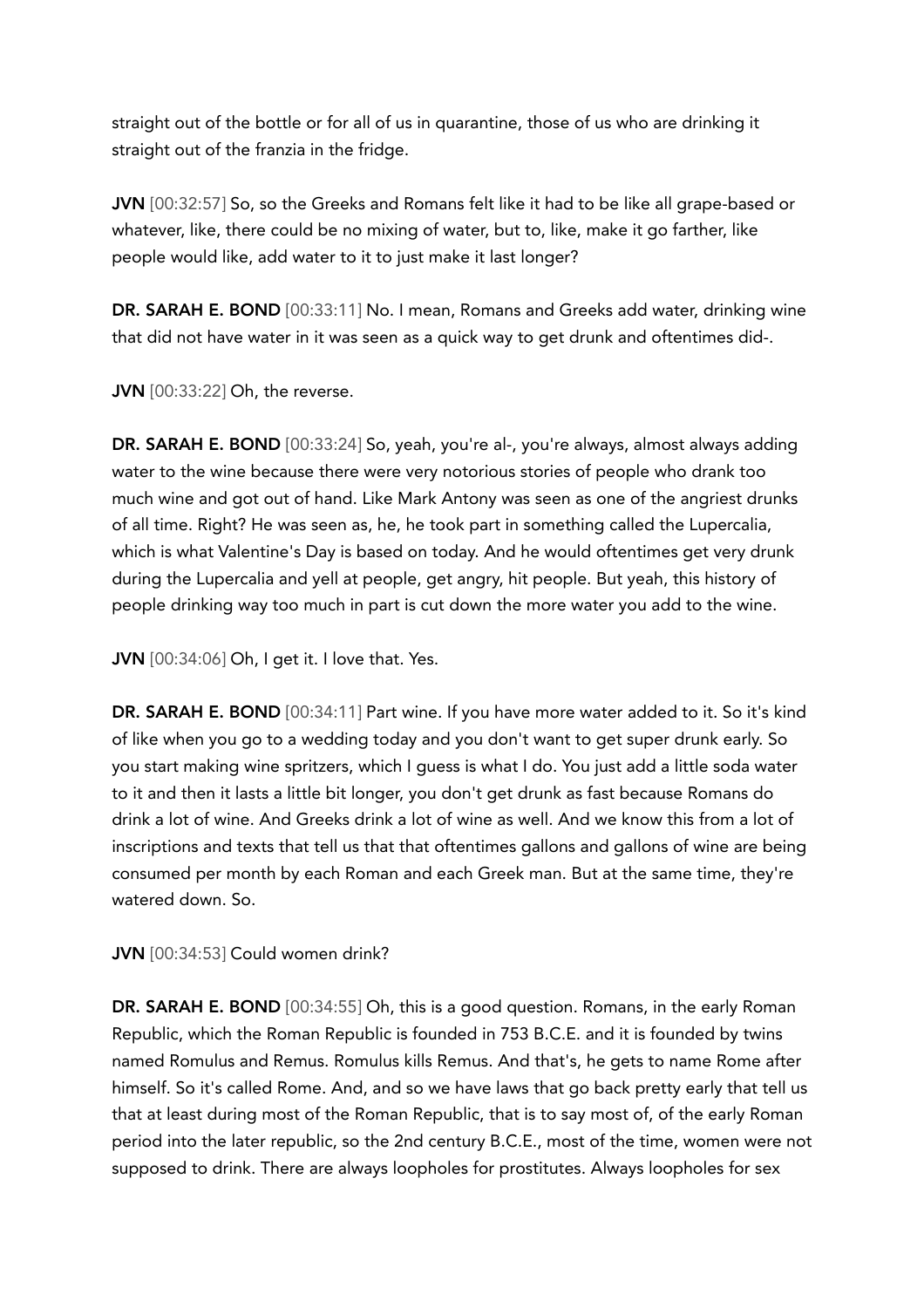workers who are both men and women. But generally, women who were elite matrons were not supposed to drink and oftentimes slaves were not supposed to drink as well. But we know that they did. It's just a lot of laws tried to keep women from drinking because they thought it led to adultery.

JVN [00:36:04] So what about alcoholism? Because that was one of the first things that I wrote down. Like when, when you first are you talking to me, and, like, did people ever, was the idea of addiction or alcoholism discussed?

DR. SARAH E. BOND [00:36:19] There is not an isolation of it as something that is a disease like it is today. Oftentimes alcohol is seen as leading to bad things. So when you have stoic philosophers, so the Stoics were philosophers like a man named Seneca, but probably the most famous is Marcus Aurelius, who is the emperor that dies at the beginning of "Gladiator." Right? He, he writes a book of stoic meditations. So the Stoics believe that everything in moderation is something that is very important to life. So a lot of the things we know about alcoholism in part come from stoic meditation that say you need to moderate your drinking, essentially. So anecdotes about Antony, or anecdotes about Cicero's son, who apparently got really drunk and angry all the time, that, they know that alcohol leads to anger and leads oftentimes to behavior that is criminal.

So in 186 B,C.E., the Romans outlawed the Bacchanalia, which is the celebration of Bacchus. And in part, they outlawed the Bacchanalia because people were getting drunk and just getting disorderly. Right? And so it's not a feeling that alcoholism is a disease. It's just that we get a lot of mentions that men and women who drink too much alcohol have problems with anger and can seen, can be seen as going crazy. Oftentimes, it's linked to kind of what we might call today psychological disorders. Right? People who do things they normally would not do when they have been drinking. So Alexander the Great, for instance, he gets drunk and kills one of his best friends. So lots of examples from the ancient world of drinking contests and of alcoholism, what we call today, alcoholism. And the Romans really just recognized that maybe you need to have moderation. And that's a way of critiquing alcoholism, maybe today.

JVN [00:38:25] Did Greeks talk about moderation?

DR. SARAH E. BOND [00:38:29] Yeah, you have, especially in, in the writings that we have from philosophers in the 4th century B.C.E., we have a lot of people encouraging moderation as well. We, even in medical texts that we have, so Greek and Roman medical texts suggest that moderation be used for alcohol, even though alcohol could be used medicinally for things like antiseptic uses and also just to dull the pain, because remember,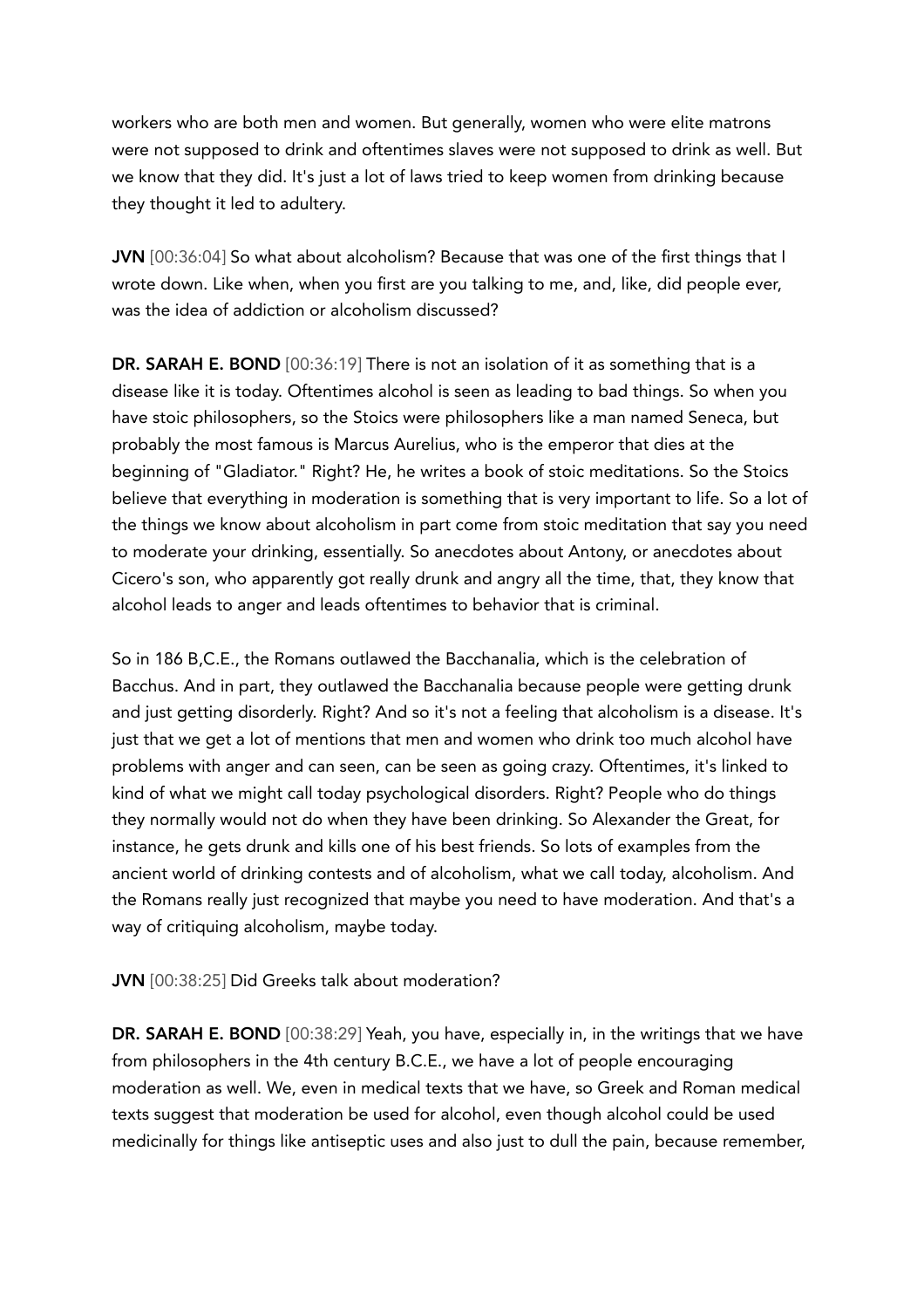they don't have oxycodone. They don't have anything really to dull the pain except for alcohol. So.

JVN [00:39:07] Yeah.

DR. SARAH E. BOND [00:39:08] It can lead people who are in chronic pain, so say, you've gone to war or you have lost a leg or you have a disease that causes a lot of pain, a lot of people self medicated with, with wine, in particular. And I'm sure that that caused a great amount of alcoholism within Roman society. But it was looked down upon, by the elites, for sure.

JVN [00:39:33] I was also curious about weed. Did they ever talk about weed or hash?

DR. SARAH E. BOND [00:39:39] No. But they did talk about hemp. I mean, they talk about the use of, of hemp and more as a, as a vegetable. Again. Romans do have narcotics. It's just not marijuana.

JVN [00:39:53] Oooh. Tell us about their narcotics.

DR. SARAH E. BOND [00:39:59] Well, I mean, opium exists. It comes from, from-.

JVN [00:40:02] Oh, yeah.

DR. SARAH E. BOND [00:40:03] And so, yeah, Romans mostly just have herbs that they grow and things that they chew on that were seen as probably modern day hallucinogenics. Even the kind of wormwood wine that I talked to you before, probably had a hallucinogenic quality to it.

JVN [00:40:21] We're going to take a really quick break. We'll be right back with more after this. So welcome to "Getting Curious," this is Jonathan Van Ness. We have Sarah Bond, assistant professor of history at the University of Iowa. This is like one of the most fascinating episodes and aspects we've really ever got to talk about. I just, I love it so much. And I also think that, so I just, adopted a dog, like, a few months ago and one thing that I've been learning from our dog trainer is that we impart a lot of our like hu-, like our, like, you know, human love languages, like on dogs. But really for like dog culture, they're, like,

"You're a big, hairless, crazy dog, like, why are you-? Well, not crazy, but why acting like this, you big hairless dog?" And so I feel like one thing I'm kind of realizing is that, like, so much of our ideas of drinking now, in some ways they're, they're still similar. Like when you think of, like, well, we have a German Fest, and like we have festivals. But then in other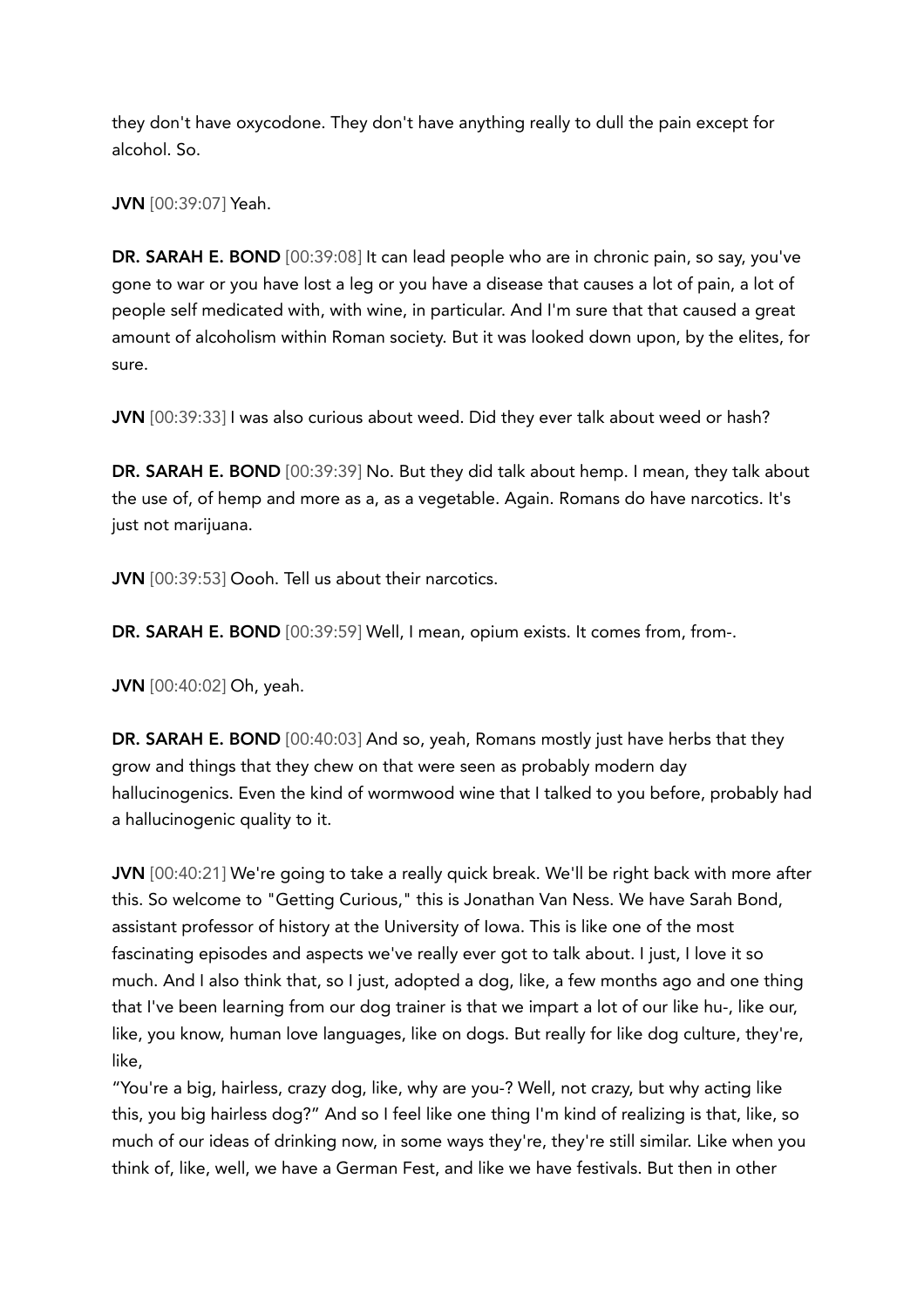ways it's just so different because whether it was like, you know, medicinal use or religious use or who could drink and who couldn't drink, it's just not the same sort of ways that we, that we think about it now. And I think that's just fascinating. So what were some of, like, the cultural norms around drinking that we haven't covered?

DR. SARAH E. BOND [00:41:42] Well, I think one thing that might help us kind of think about drinking in specifically Roman society, since that's what I specialize in, is thinking about kind of a day in the life of the regular Romans.

## JVN [00:41:55] Yes.

DR. SARAH E. BOND [00:41:56] Right? So thinking more about time, so when you wake up in the morning as a Roman, you weren't eating a very big breakfast and you are normally going out. If you're an elite, then you're going to the forum and you're speaking to people from about 10:00 in the morning, maybe until about 2:00 or so, and then you're going to the baths and that's when the drinking probably begins. We have a novel, a Roman novel that was written during the period of the Roman Emperor Nero, and it is called "The Satyricon" of Petronius. Later on, Fellini did a film about it, which is wonderful, although lots of naked people, because it's a Fellini film. It's wonderful, but "The Satyricon" gives a sense of kind of when the drinking happens and we have a lot of wine being brought into the baths. So you go to the baths, you take a cold bath, then you go and take the hot bath and you have a nice steam and then maybe around 4:00 or 5:00 o'clock, you head home and you go to dinner and you're eating inside a house and you probably have maybe 10 or 20 people that have been invited to dinner.

And men and women are in Roman dining rooms, eating and drinking on the couches that are surrounding, usually, a Mosaic in, in the middle. So people are eating and having a good time. They may be competing on who can drink the most and playing games. But, yeah, that's an elite scenario for somebody who's wealthy. But if we're talking about just a regular person living in the city of Pompeii, which is near modern day Naples, right there on the Bay of Naples in the shadow of, of Mount Vesuvius, Pompeians, there's only about 20,000 people at, at that time in Pompeii in the first century. And there's a 140 bars. So let us think about that. That is Midwestern levels of bars. I mean-.

## JVN [00:44:01] Yes.

DR. SARAH E. BOND [00:44:02] I live in Iowa City and I thought we had a lot of bars per person. Right? But 140 inns, taverns, brothels, places that serve predominantly wine, but, but also perhaps beer, in the city of Pompeii. And so that means it's something that's an everyday occurrence. If you're going and you're sleeping with a prostitute, male or female,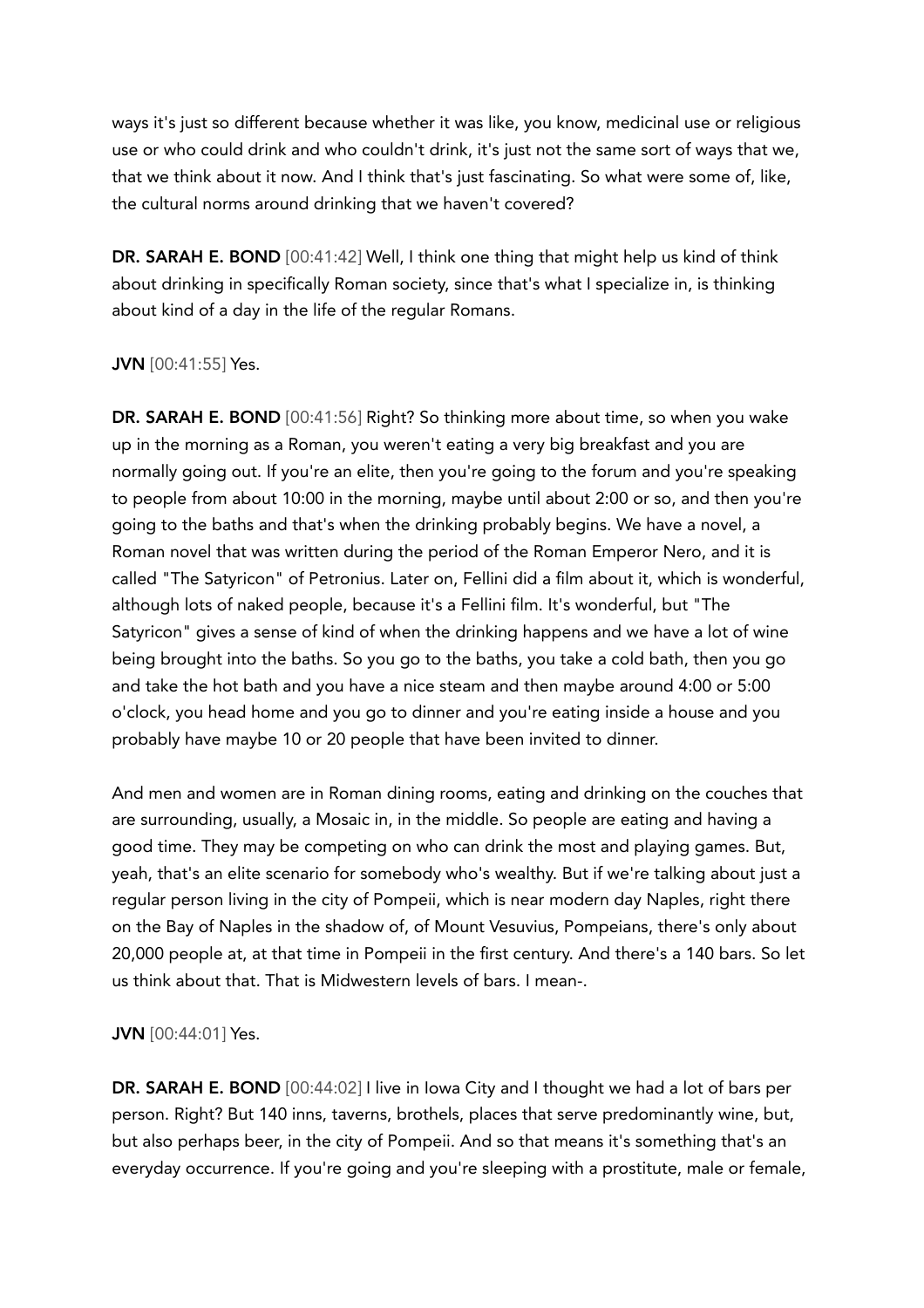you're probably having a little bit of wine. You're going to the baths, you're having a little bit of wine, especially with dinner. But also, there were taverns in the ancient world, these taverns that serve hot food. And also, they were just bars. I mean, they're called "popina" or "taberna" where we get the modern word "tavern." And so you could get hot wine, you could get room temperature wine, you could get mulled wine, you could get mead oftentimes. And so bar culture was a big part of everyday life, especially for just regular people who were, say, working as leather workers or working on textiles or were working in any other capacity within a regular room in town.

So I think oftentimes you talk about wine as connected to the Roman Empire and to the symposium and to these elite dinner parties. But we shouldn't forget the fact that there was wine given out to Roman soldiers as part of their payment. So Roman soldiers drink a lot of beer, but they also had wine and port and, and various different things that were paid to them. And regular Romans on an everyday basis could afford what we might consider table wine. So there were super expensive wines, for sure. But there's also just a regular kind of table wine that people could drink on a, on a daily basis. It wasn't as though only really super rich people were drinking wine and beer.

JVN [00:45:55] But then, like, again, like all those bars, like for all the beginning of the Roman Empire, like ladies weren't there, like no. Was there special bars for, like, lady sex workers?

DR. SARAH E. BOND [00:46:07] There were brothels.

JVN [00:46:08] Or did they have to do it closet? Oh, they would drink in the, at the brothel.

DR. SARAH E. BOND [00:46:12] Yeah. I mean, the thing is that, that was what the law says and what the social reality actually was sometimes is in conflict in the same way that we have laws that say we shouldn't jaywalk. And at the same time, I jaywalked this morning. Right?

## JVN [00:46:26] Yeah.

DR. SARAH E. BOND [00:46:27] So just because we have a law that tells us that women didn't drink doesn't mean the women weren't like at home having a little bit, or going out in public. It just was seen as very much something that elite women shouldn't do. So, you know, I guess the closest thing that we have today is, you know, women who are waspy, you know, and, and don't want to drink publicly. I think it's probably the parallel to the period of prohibition.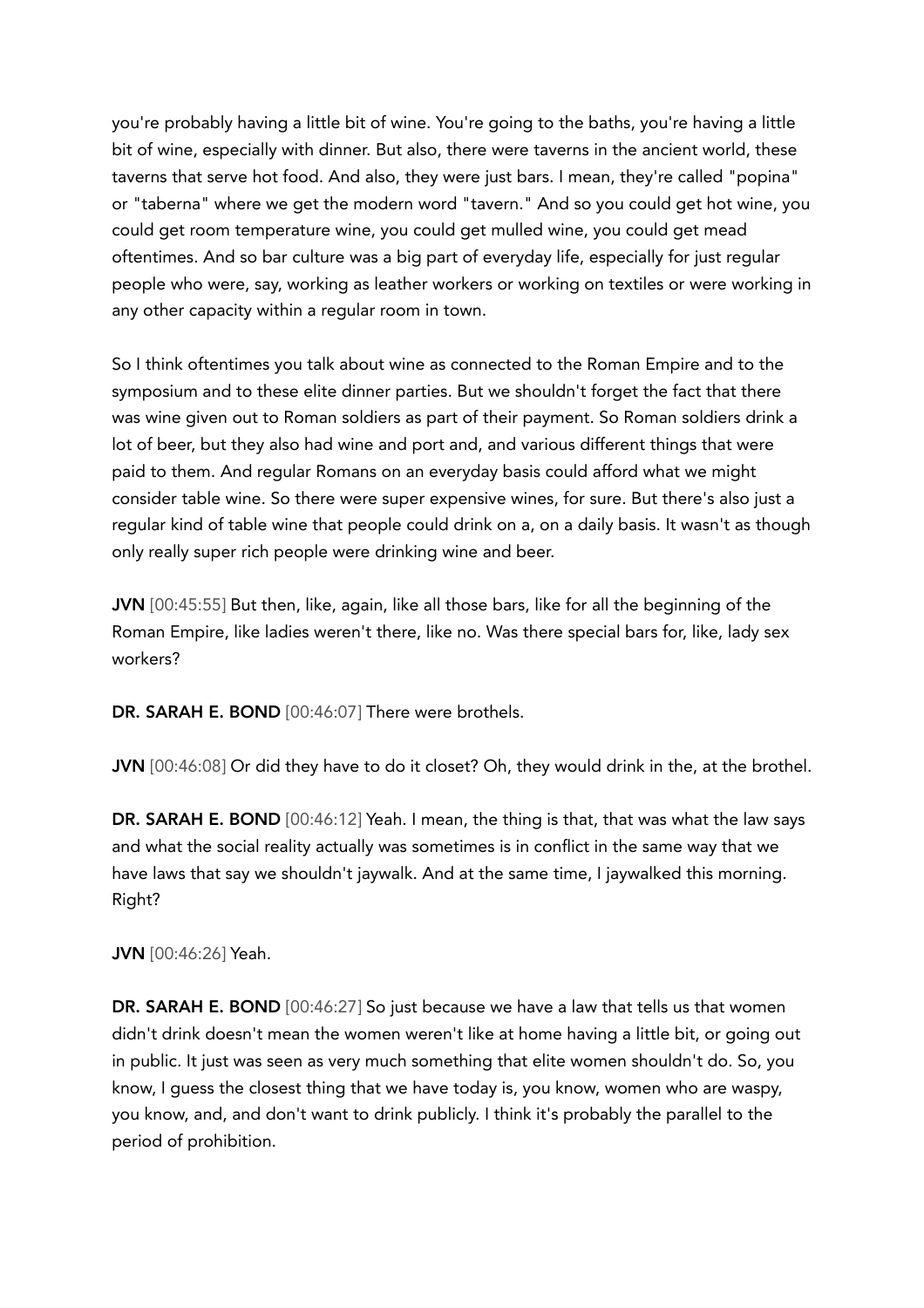JVN [00:47:57] But there were probably blackouts. Like there was, like, blackouts soccer moms, I'm sure, like because there was like, there are ones now. But now I have another question. Was there like a black market, underground culture for beer because it was seen as a wine was the best thing, but what if you were like an elite person, you were like, well, I just love a Stella, but I can't be seen drinking Stella, like, what was there? Like, was there like a black market for beer?

DR. SARAH E. BOND [00:47:19] I think, we know that a lot of Roman men did drink beer. They just at least publicly preferred wine. And so I think that the shipping, the shipping records that we have about beer, we know that it can't travel super, super far without going bad. But we know, for instance, that was in super high demand all along what is modern day Germany and especially near Forts. So really, we have a high consumption of beer near military bases, which is the same today. If you go to Fort Bragg, North Carolina. Right? If you go to any of the military bases in Virginia and Norfolk, etc., there's a huge spike in the amount of beer that's being drank. But in terms of whether Romans like Cicero or Cesar are drinking beer, they probably are. They just probably aren't, they probably aren't writing about it. One of the things that's really hard is that we have archeology that tells us that people are drinking beer and wine. But then a lot of the elite writings, because there's a stigma attached to it, aren't telling us that they are. So it's just like anything else that oftentimes we do things in secret or without writing it down because we don't want other people to perceive us as below the station that we are.

JVN [00:48:39] So I also feel like I've heard about, like, vomitoriums. I feel like I have to ask about vomitorium.

DR. SARAH E. BOND [00:48:46] Yes. So this is something that really took off in, in the Renaissance and then in the Enlightenment and in later history is that people believe that there were special rooms just for Romans to throw up. And the thing is that Romans sometimes did drink too much and sometimes did throw up the food that they had. We have lots of records of people imbibing too much and then having to throw up in, say, an amphora or in, you know, what would be essentially just a bucket. But there weren't special rooms. That was something that was alluded to much later on, that people, it's a myth about ancient Rome, that vomitoria actually existed in houses. There was no special room just for people to essentially be what we would call today bulimic and make themselves throw up. Right? If you had to throw up and you ate too much, then you would throw up in just probably a ceramic vessel. So the vomitoria, the name actually comes from an ancient writer who tells us that people who were coming out of the Roman amphitheater were vomiting out of the doorways, like, there was so many thousands of people that were coming out of the doorways after gladiatorial games that it was like it was throwing up.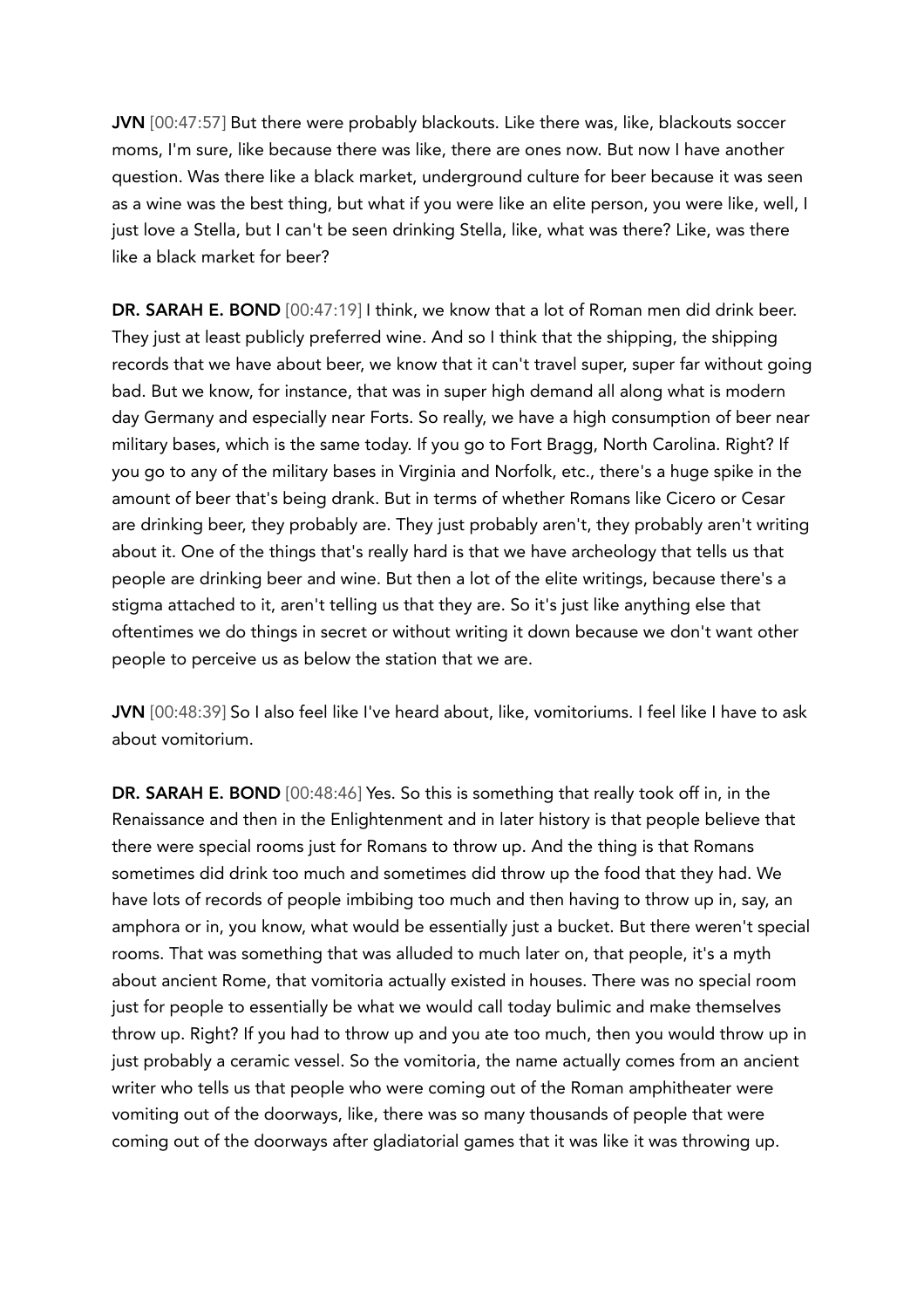Right? And so that's where the word comes from. But, yeah, there's no archeological evidence or even literary evidence for special rooms just for throwing up your dinner.

JVN [00:50:19] I thought it was like a place where people to, people to go, like if they were just blackout and like throwing up everywhere because they drank too much. I didn't think it was like a bulimic thing. I thought it was like a, just, oh, like, your friend's blackout and you don't want to have her out at the bar anymore because she's, like, rolling around and, like, someone's going to call the police. So you just like take her over to the bar-, or like over someplace to go puke her guts out and like, someone keeps an eye on her or something, like gives her some water.

DR. SARAH E. BOND [00:50:41] Nice. That's no. I mean, we don't really, I mean, I would, I would assume that you have, if you're very wealthy, you probably have an enslaved man or woman that would walk somebody home from the dinner party. Yeah. Vomitoria kind of got out of hand in our modern retelling of this mythical idea of luxury. I think it goes, it goes hand-in-hand with this idea that Romans were luxurious, so luxurious that you could eat, like, a sumptuous meal that might give you gout and then throw it all up and then eat a new one. Right?

JVN [00:51:18] A meal could give you gout?

DR. SARAH E. BOND [00:51:20] Well, gout comes from too rich of food. Right? So, Henry, the 8th-.

JVN [00:51:24] I thought gout was when you got like an infected cut?

DR. SARAH E. BOND [00:51:28] Oh no, I think that's gangrene.

JVN [00:51:30] Yes.

DR. SARAH E. BOND [00:51:31] Yeah.

JVN [00:51:31] So what's gout?

DR. SARAH E. BOND [00:51:32] Gout is, is I mean, Henry the 8th, I believe had gout. And there are lots of instances that in the ancient world, when you eat oftentimes food that is too rich--

JVN [00:51:42] Did I have gout from eating, like, Taco Bell at, like, 10:45 last night? Because-.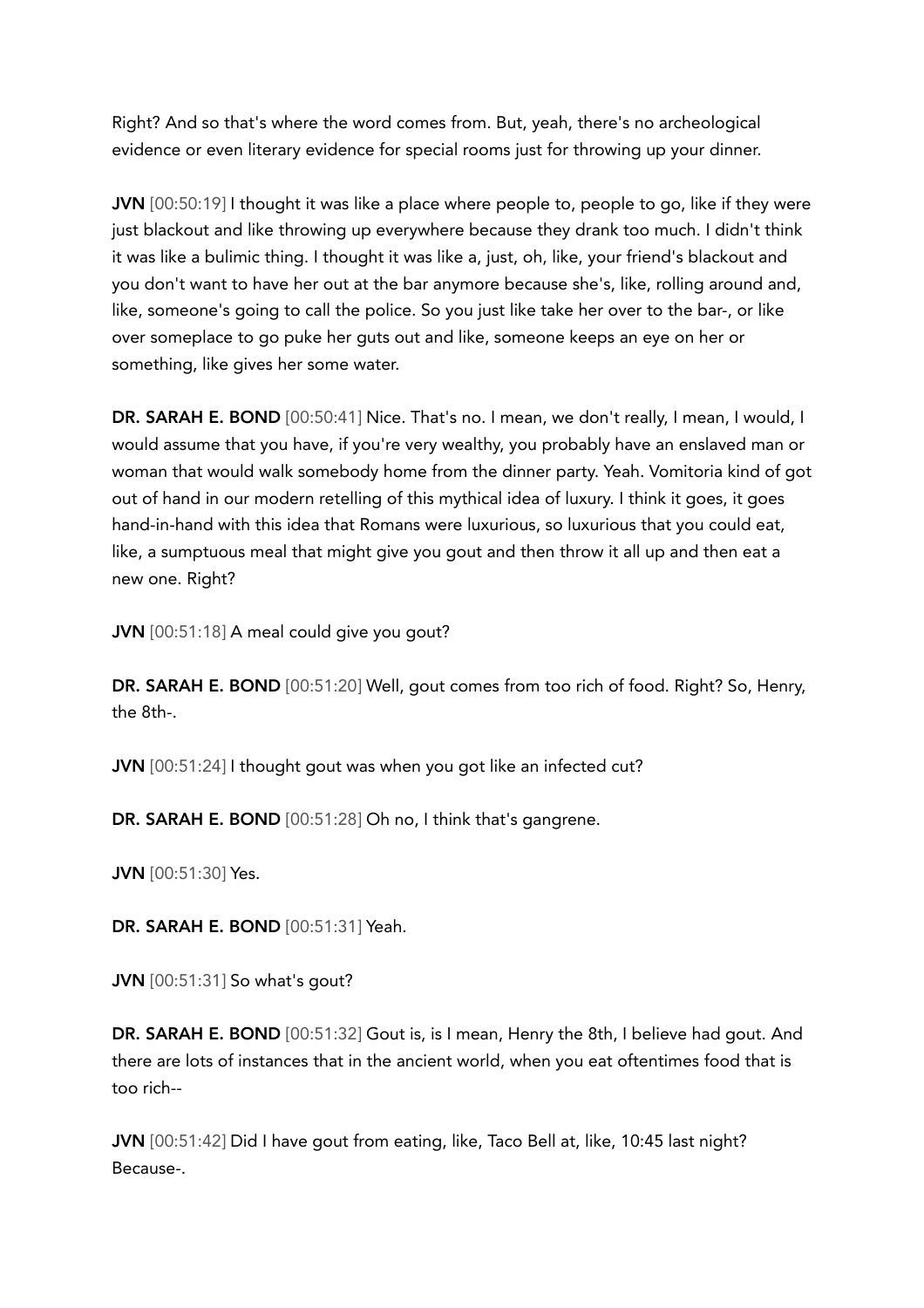DR. SARAH E. BOND [00:51:46] No, it's from long term eating of really rich foods.

JVN [00:51:50] Oh.

DR. SARAH E. BOND [00:51:50] So let's say you ate pâté every single day for every meal. That's-.

JVN [00:51:56] Oh, like duck fat or something?

DR. SARAH E. BOND [00:51:59] Yeah. A lot of hearty, duck fat. But I mean, every now and again, Taco Bell, I don't think will give you gout, but yeah.

JVN [00:52:06] Well, I ate, like, four Mexican pizzas last night, because they're discontinuing them. And they've been one of my favorite Taco Bell items forever. And it's like they're gone in like two weeks. So I did get four and I ate three. And I don't know what's the matter with me. But wait, I have another question.

## DR. SARAH E. BOND [00:52:21] OK.

JVN [00:52:21] So, believe it or not, so let's say that someone that has, you know, listened to this and they were, like, "Jonathan, you have been so, like, just all over the place and I am obsessed with ancient drinking culture now and I have to learn more, but I'm just such a beginner and Sarah Bond is a genius. Like, how did, like what did you do?" So where is, like, the three or four things if like, what are the resources where people could go to start to learn about or more broaden their idea of like ancient Roman drinking culture. Like, is there like an Instagram you follow that you're like, oh, that is so fun how they take those, like, pictures of inscriptions? Or is there like someone on Twitter who you love? Or is there like a movie you watched? Or a book you read that you're like, oh, this is just so interesting about ancient drinking, ancient Roman drinking?

DR. SARAH E. BOND [00:53:10] I think probably the best book that I can recommend is actually by a guy named Max Nelson. It is a book that is called "The Barbarian's Beverage," and it focuses on beer, but also has a lot about wine. And basically it talks about this idea that beer was heavily associated with people who were seen as déclassé and uncivilized and wine was seen as much more of a cultured drink. I think one place to go to, to learn more about this is oftentimes the museums that are just in your backyard. So having scholars like Max Nelson or I would say that all of the scientists at the University of Pennsylvania who have helped to work with breweries like Dogfish Head, those are the places you really want to go, are local museums and, and talking to them about the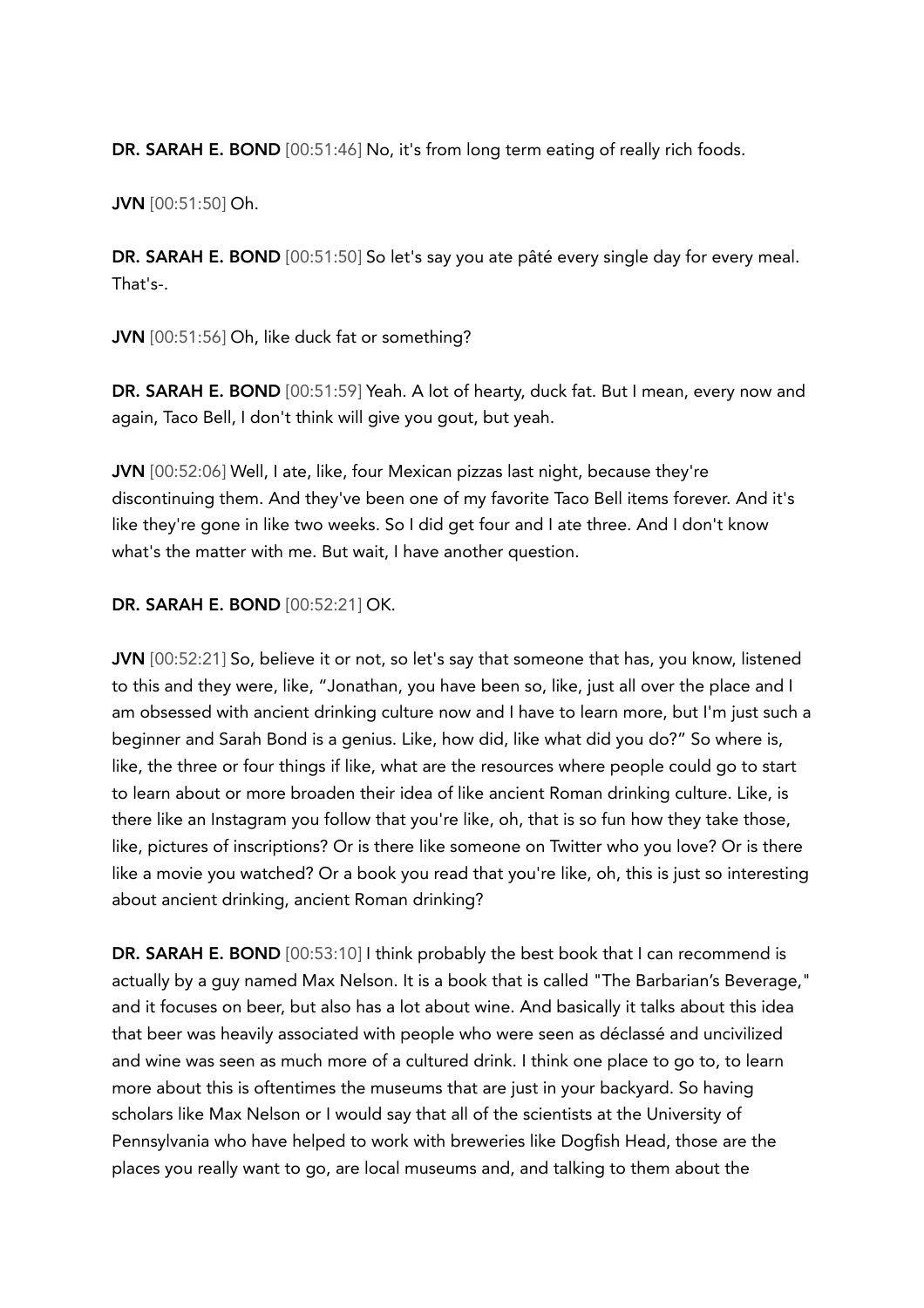ceramic vessels they have, because oftentimes they will know an incredible amount about the actual liquids that got put into those ceramics. So the Metropolitan Museum of Art, for instance, has had a number of displays of these kylixes, which are the small little drinking cups that you have or the amphora, etcetera.

So I would say one big thing you can do is not just to read, which I think there are a number of books that you can consult, but to go to your local museums, if it's safe when you're masked up and to actually see them. So at the University of Texas at Austin, they have a wonderful museum and a number of classists that are experts on the ancient symposium, that you can go walk around the museum with. Or you could go to the Metropolitan Museum of Art, which just reopened and to take a tour there. So really seeing the objects that we're talking today I think is super worthwhile. Going to a local museum and talking to their ancient art curator is one of the best ways to learn about a lot of this, I think.

JVN [00:55:20] And then you were mentioning earlier about, like, how things were taxed. So, like, how did they find someone to tax them back then if there wasn't like the post office and stuff? Like, or was there just like tax collectors or how did they know how much wine you got? Like how did they track it all? And we still have those books?

DR. SARAH E. BOND [00:55:36] Yes. Yeah. So even if we think about the New Testament, right? That we have examples of tax collectors that go house to house and so a lot of tax assessors are a lot like census workers today. Right? They go house to house, and they go factory to factory, what we might call a factory. But we had wine presses and we have a lot of vineyards in the ancient world, and so oftentimes what happens is somebody comes to your property or they come to your small business, which might be processing wine or pressing the wine or growing it. And they assess how much you're making. And what percentage you need to pay to the government. So in Egypt, beer was taxed heavily and a portion of that had to go to the Pharaoh and then to the Egyptian state. But then we also have the taxing of, of wine as well, predominantly from vineyards and various different estates.

But yeah, there, there is a record for each locality of how big estates are and what they're growing and, and what their production rates are. So definitely taxes were paid in, in the ancient world and a lot of those taxes happen when you loaded that wine onto a ship or the beer onto a ship. Right? So the ship, when it comes into a port then has to be taken off the ship. And when that's done, that's oftentimes when the tax assessor is standing there counting how many amphorae of wine are coming or how many amphorae of oil and assessing how much tax you need to pay at the ports.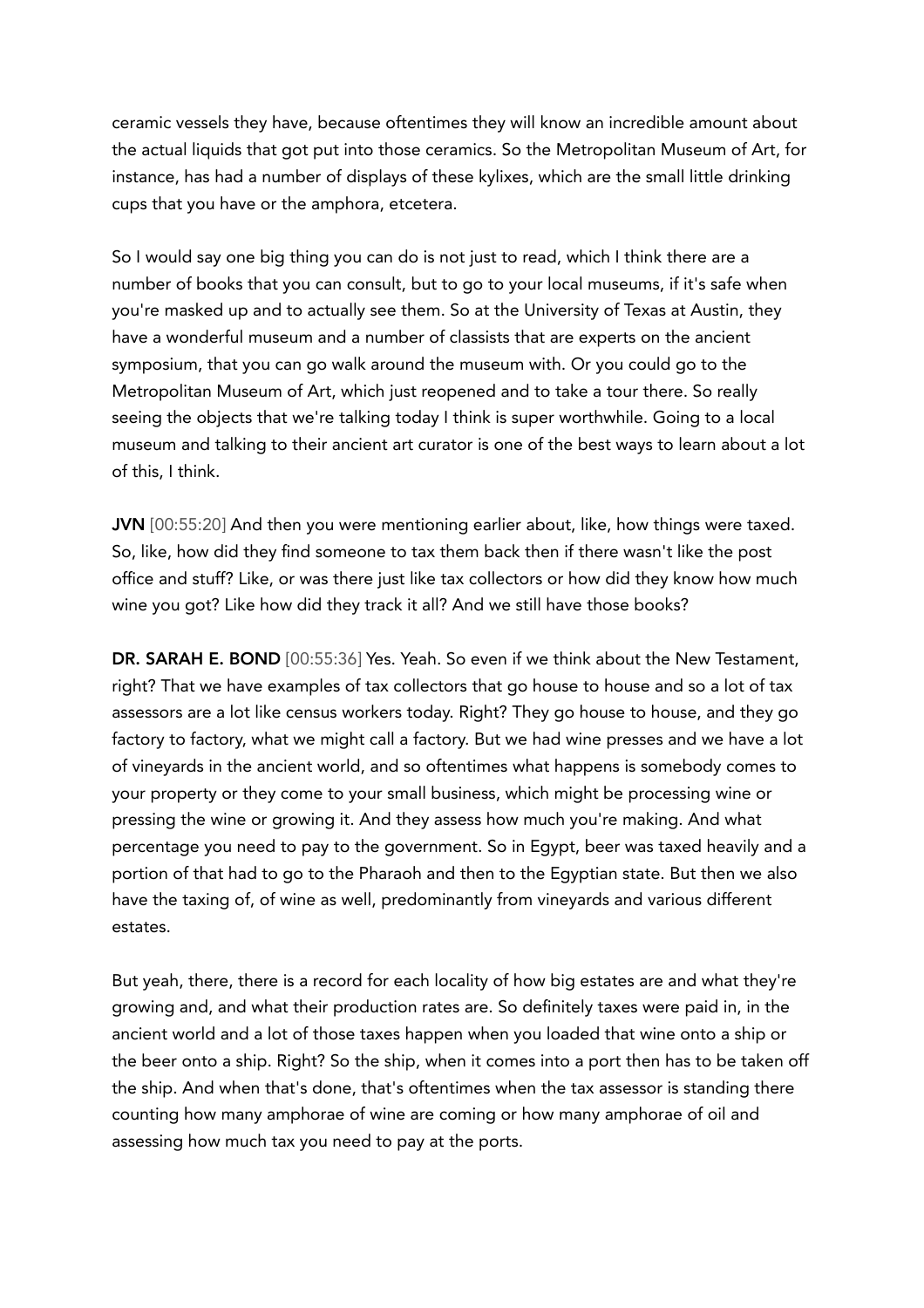JVN [00:57:17] That is fascinating. I can't believe we still have those books. And so like what was like the tax range for like, was like, was Egyptian stuff like at 50 percent? And like other stuff was more like 20? Or did they, like, talk about it like that?

DR. SARAH E. BOND [00:57:30] Well yeah, lots of variable tax rates. But in the ancient world, we think it's between probably, a lot of times between 8 and 12 percent. And I pay around I think, 16 to 18 percent. So actually, tax rates are a lot higher today. But remember, there's not a set income tax in, in antiquity. So the income tax in the United States is only introduced during World War Two. So a lot of the taxes that we have today didn't exist in the ancient world. So they paid lower taxes. But they also don't have things like Social Security and Medicaid. So a lot of the, a lot of the things that we do to support people called the social welfare safety net didn't exist in the ancient world. So.

JVN [00:58:20] So, Dr. Sarah Bond, it has come to the time in our podcasts where I like to call it Yogi Recess, where it's like if I, you know, if you really were hoping that I was going to teach, like, triangle today or handstands, but then, like, we didn't even do it. And I was, like, just doing like Iyengar and just talking a lot and, like, not even doing, like, the poses that you really wanted to learn. This is, the floor is open. Is there anything that people need to know about you or ancient Roman drinking culture that we have missed? That you would be remiss with not sharing with us before we wrap things up?

DR. SARAH E. BOND [00:58:54] I think it is really important to say that a lot of this drinking culture carried into early Christianity and into the early Middle Ages, and that beer became much more acceptable and part of the medieval economy, especially when people like monks began to brew it in abbeys, especially in, in northern, what is today in northern Europe. So I guess I should say that there was a big dichotomy between beer and wine in the ancient world, but that beer starts to increase as something that is in demand during the early, early Middle Ages into the medieval period, and that some of the abbeys that began to brew beer in the Middle Ages are still open even today, Trappist monks that still make it. And so I think there is a lot of focus now on how things are made and the recipes that we are all making in quarantine, etcetera.

And I guess I would just really encourage people to start brewing beer on their own or to start to explore bitters and the adding of various things to wine and infusions, because alcohol history is really fascinating. But something that's even more fun is trying to recreate the recipes from the ancient world. So there's a lot of really great ways to, to explore history that's not just reading a book, but it's also about, you know, trying to get in touch with ancient people by eating the soup that they ate or by drinking the things that they did. So I'm really glad that you invited me on just because ancient history isn't all just kind of dried dates and battles and figures and Spartans. Right?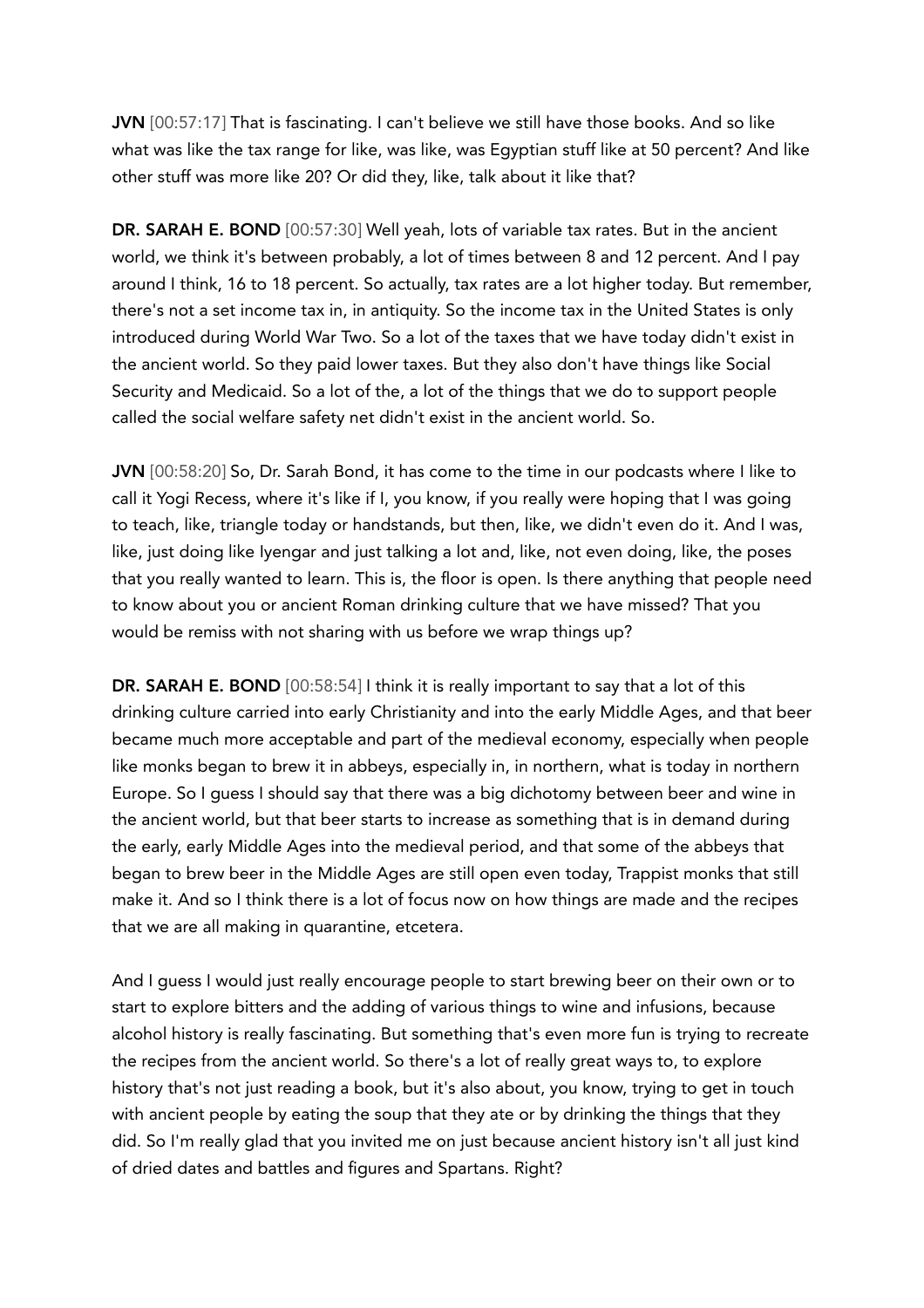Sometimes we can have a good time and talk about ancient Rome. But at the same time, there, there is a way to learn about that history through food and through just talking to each other. And that's one thing that has been really hard about COVID-19. Right? Is that Romans loved bar culture and they loved getting together for dinner parties. And that's one thing that has really been missing, especially in the United States right now, is that coming together and sharing a drink and then sharing a toast was something that Romans often did. And so if we want to leave off the podcast today, maybe we can give a toast to each other and, and give a nice Latin, a nice Latin toast to focus on the fact that we all want each other to be safe and, and not to, to get sick.

#### JVN [01:01:36] What's that?

DR. SARAH E. BOND [01:01:37] Well, we have a number of different toasts that come on cups and come on graffiti and they tell us in text. So generally people say "bebe," which just means drink. Right? But sometimes they say things like "Bebe, vivas," "drink, may you live." Right? Or we have a Greek toast, that is [Greek], which just simply says, "drink me, live" as well. So a lot of this is telling people that you want them to have good health. Right? So toasting was a big part of dinner parties. And so you would oftentimes have multiple toasts, even though the word "toast" doesn't come around until the 17th century. You have a lot of people actually raising a glass and saying oftentimes, like "to your health," which Italians do even today when they say, "Salute." Right? So I think we are all missing getting together with our families and getting together with our friends and drinking together, whether that be mocktails or whether it be actual alcohol. But I think that, this has been really nice to get together and at least talk about the fact that, that community is a part of alcohol history. You know?

JVN [01:02:59] I have had such a fun time, Professor Sarah Bond, but I want you to pick our, our winding up toast because there were so many good ones. Do we do the Greek one? Do we, which one do you want do?

DR. SARAH E. BOND [01:03:09] I prefer Latin over Greek, even though I like both. I think we should just go with "Bebe, vivas."

JVN [01:03:18] OK. "Bebe, vivas." Ready? We'll do it on three.

## DR. SARAH E. BOND [01:03:21] OK.

JVN [01:03:21] One, two, three. Bebe, vivas.